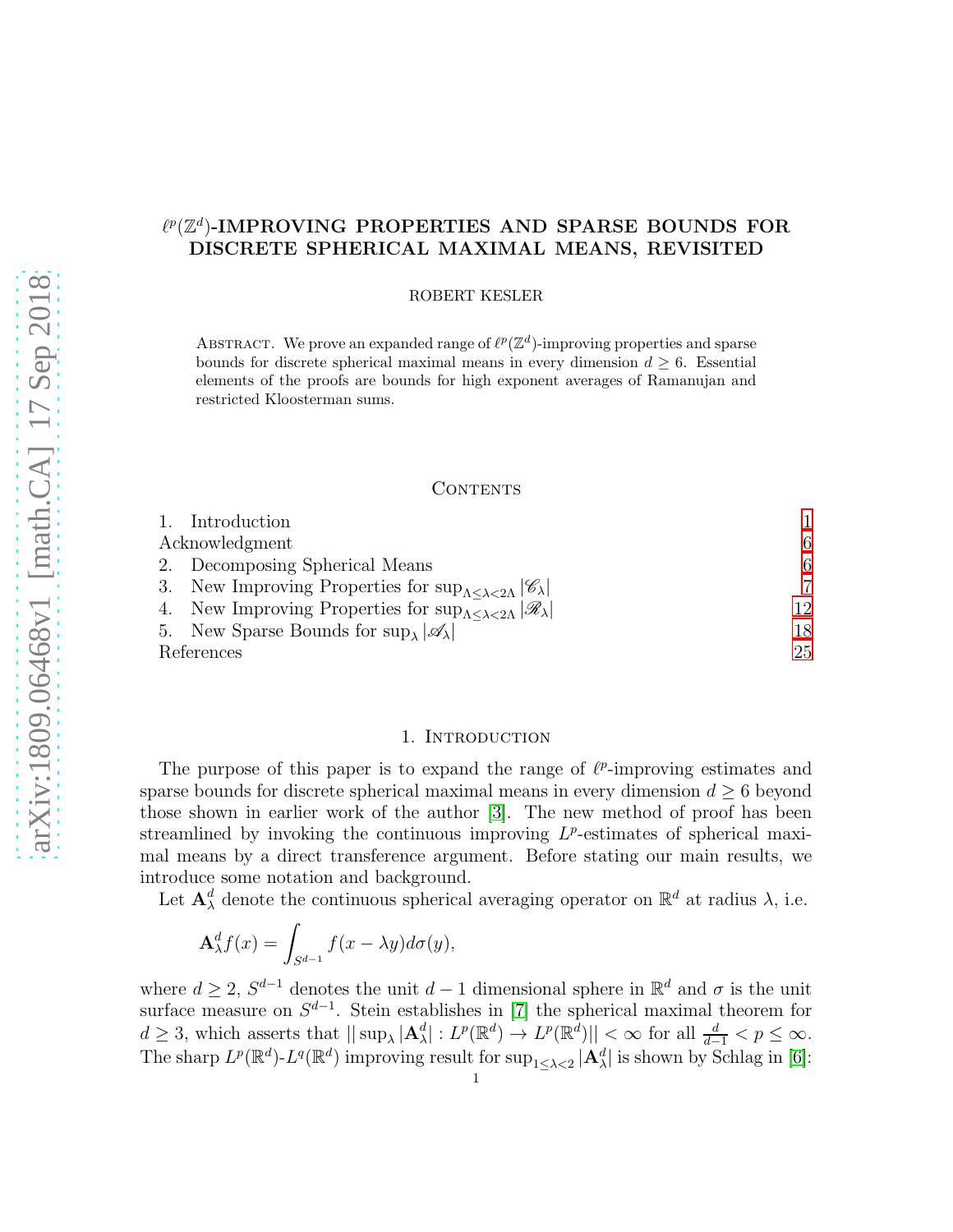<span id="page-1-0"></span>**Theorem 1.** Let  $d \geq 2$ . Define  $\mathcal{T}(d)$  to be the interior convex hull of  $\{T_{d,j}\}_{j=1}^4$ , where

.

$$
T_{d,1} = (0,1) \t T_{d,2} = \left(\frac{d-1}{d}, \frac{1}{d}\right)
$$

$$
T_{d,3} = \left(\frac{d-1}{d}, \frac{d-1}{d}\right) \t T_{d,4} = \left(\frac{d^2-d}{d^2+1}, \frac{d^2-d+2}{d^2+1}\right)
$$

Then for all  $\left(\frac{1}{n}\right)$  $\frac{1}{p},\frac{1}{r}$  $(\frac{1}{r}) \in \mathcal{T}(d)$ 

$$
\left|\left|\sup_{1\leq\lambda<2}|{\bm{A}}_{\lambda}^d|\right|\right|_{L^p\to L^{r'}}<\infty.
$$

By rescaling, for all  $(\frac{1}{n})$  $\frac{1}{p},\frac{1}{r}$  $\frac{1}{r} \in \mathcal{T}(d)$  there is  $A = A(d, p, r)$  and  $\Lambda \in 2^{\mathbb{Z}}$  so that

$$
\left|\left|\sup_{\Lambda\leq\lambda<2\Lambda}|{\bf A}^d_\lambda|\right|\right|_{L^p\to L^{r'}}\leq A\Lambda^{d(1/r'-1/p)}.
$$

While the statement

$$
\left|\left|\sup_{1\leq\lambda<2}|{\bf A}^d_\lambda|\right|\right|_{L^p\to L^{r'}}<\infty
$$

holds arbitrarily close to  $T_{d,1}$  and  $T_{d,2}$  along the duality line  $\{p = r'\}$  on account of [\[7\]](#page-24-2), improving properties near  $T_{d,3}$  and  $T_{d,4}$  require additional argument. In particular, improving properties near  $T_{d,4}$  can be obtained by applying the Tomas-Stein restriction theorem to an appropriately constructed Littlewood-Paley decomposition of the spherical means. Lacey obtains a sparse extension of the continuous spherical maximal theorem in [\[4\]](#page-24-4). To state this result in full rigor, we need to recall some notation for sparse bounds. First, we say a collection of cubes  $S$  in  $\mathbb{R}^d$  is  $\rho$ -sparse if for each  $Q \in \mathcal{S}$ , there is a subset  $E_Q \subset Q$  such that (a)  $|E_Q| > \rho |Q|$ , and (b)  $\|\sum_{Q\in\mathcal{S}}1_{E_Q}\|_{L^{\infty}(\mathbb{R}^d)}\leq \rho^{-1}$ . For a sparse collection  $\mathcal{S}$ , a sparse bilinear  $(p,r)$ -form  $\Lambda$ is defined by

$$
\Lambda_{\mathcal{S},p,r}(f,g) := \sum_{Q \in \mathcal{S}} \langle f \rangle_{Q,p} \langle g \rangle_{Q,r} |Q|
$$

where  $\langle h \rangle_{Q,t} := \left( \frac{1}{|Q|} \right)$  $|Q|$  $\sum_{x \in Q} |f(x)|^t \bigg)^{1/t}$  for any  $t : 1 \le t < \infty$ , cube  $Q \subset \mathbb{Z}^d$ , and h :  $\mathbb{Z}^d \to \mathbb{C}$ . Each  $\rho$ -sparse collection S can be split into  $O(\rho^{-2})$  many  $\frac{1}{2}$ -sparse collections; however, as long as  $\rho^{-1} = O(1)$ , its exact value is not relevant. For convenience, we also use the following definition introduced in [\[2\]](#page-24-5): for an operator T acting on bounded and compactly supported functions  $f : \mathbb{R}^n \to \mathbb{C}$  and  $1 \leq p, r < \infty$ , its sparse norm  $||T:(p, r)||$  is defined to be the infimum over all  $C > 0$  such that for all bounded and compactly supported functions  $f, g : \mathbb{R}^n \to \mathbb{C}$ 

$$
|\langle Tf, g \rangle| \leq C \sup_{\mathcal{S}} \Lambda_{\mathcal{S},p,r}(f,g)
$$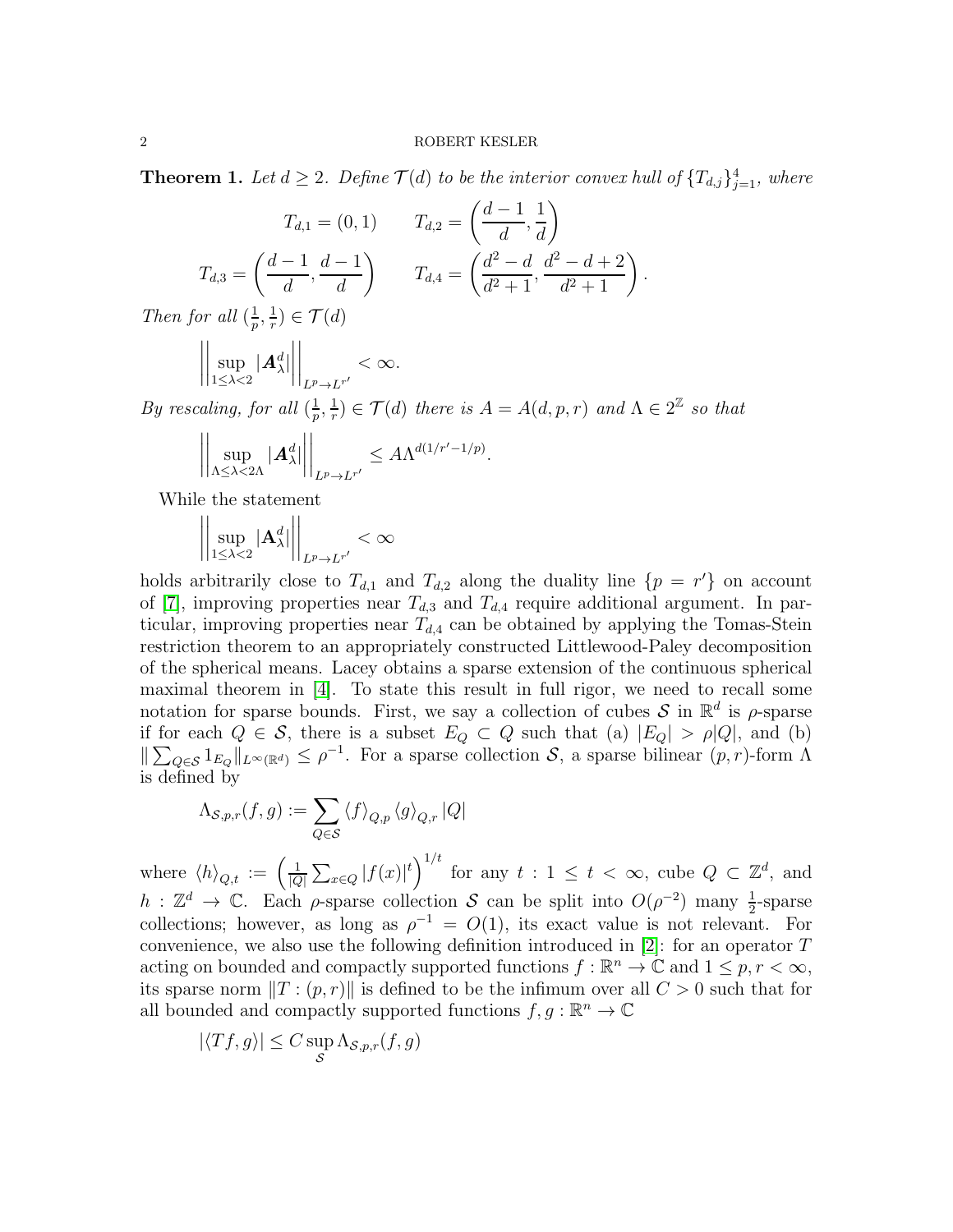where the supremum is taken over all  $\frac{1}{2}$ -sparse forms. A collection  $\mathscr{C}$  of "cubes" in  $\mathbb{Z}^d$ is  $\rho$ -sparse provided there is a collection S of  $\rho$ -sparse cubes in  $\mathbb{R}^d$  with the property that  $\{R \cap \mathbb{Z}^d : R \in \mathscr{S}\} = \mathscr{C}$ . For a discrete operator T, define the sparse norm  $||T:(p,r)||$  to be the infimum over all  $C>0$  such that for all pairs of bounded and finitely supported functions  $f, g : \mathbb{Z}^d \to \mathbb{C}$ 

$$
|\langle Tf, g \rangle| \leq C \sup_{\mathcal{S}} \Lambda_{\mathcal{S},p,r}(f,g)
$$

where the supremum is taken over all  $\frac{1}{2}$ -sparse collections S consisting of discrete "cubes." The sparse bounds obtained for continuous spherical maximal averages by Lacey in [\[4\]](#page-24-4) are given by

**Theorem 2.** Let  $d \geq 2$  and  $\mathcal{T}(d)$  be as in Theorem [1.](#page-1-0) Then for all  $(\frac{1}{n})$  $\frac{1}{p},\frac{1}{r}$  $(\frac{1}{r}) \in \mathcal{T}(d)$ 

$$
\left|\left|\sup_{\lambda>0}|\mathbf{A}^d_\lambda| \right| : (p,r)\right|| < \infty.
$$

Magyar, Stein, and Wainger prove a discrete spherical maximal theorem in [\[5\]](#page-24-6):

<span id="page-2-0"></span>**Theorem 3.** For each  $\lambda \in \tilde{\Lambda} := \{\lambda > 0 : \lambda^2 \in \mathbb{N}\}\$  define the discrete spherical average

$$
\mathscr{A}_{\lambda}f(x) = \frac{1}{|\{|y| = \lambda\}|} \sum_{y \in \mathbb{Z}^d : |y| = \lambda} f(x - y).
$$

Then for all  $d \geq 5$  and  $\frac{d}{d-2} < p \leq \infty$ 

$$
\left\|\sup_{\lambda\in\tilde{\Lambda}}|\mathscr{A}_\lambda|\right\|_{\ell^p\to\ell^p}<\infty.
$$

Before stating our main result, we define  $\mathcal{Q}_*(d), \mathcal{R}_*(d), \mathcal{S}_*(d), \mathcal{R}(d)$  and  $\mathcal{S}(d)$  to be the interior convex hulls of

$$
Q_{d,1,*} = \left(\frac{1}{d}, \frac{d-1}{d}\right) \qquad Q_{d,2,*} = \left(\frac{d-2}{d}, \frac{2}{d}\right) \qquad Q_{d,3,*} = \left(\frac{d-2}{d}, \frac{d-2}{d}\right)
$$
  

$$
Q_{d,4,*} = \left(\frac{d^2-d}{d^2+1} \cdot \frac{d-4}{d-2} + \frac{1}{d-2}, \frac{d^2-d+2}{d^2+1} \cdot \frac{d-4}{d-2} + \frac{1}{d-2}\right),
$$

$$
\mathcal{R}_{d,1,*} = (0,1) \qquad \mathcal{R}_{d,2,*} = \left(\frac{d-2}{d},\frac{2}{d}\right) \qquad \mathcal{R}_{d,3,*} = \left(\frac{d-2}{d},\frac{d-2}{d}\right) \n\mathcal{R}_{d,4,*} = \left(\frac{1}{2}\left(\frac{d^2-d}{d^2+1}+1\right)\frac{d-4}{d-1}+\frac{3/2}{d-1},\frac{1}{2}\left(\frac{d^2-d+2}{d^2+1}+1\right)\frac{d-4}{d-1}+\frac{3/2}{d-1}\right),
$$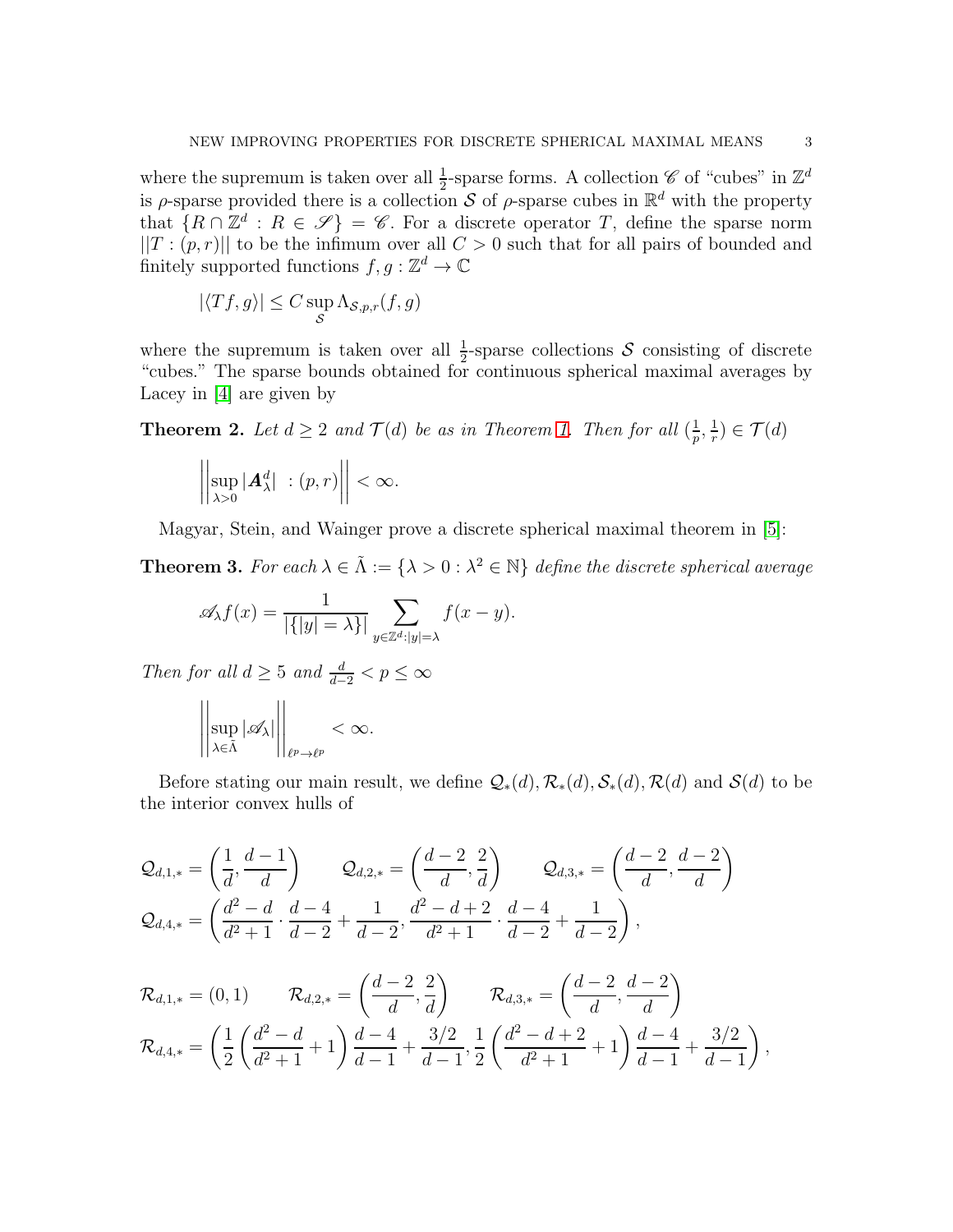

FIGURE 1. The blue region in the upper figure is  $\mathcal{R}_*(d) \cap \mathcal{R}(d)^c$  and represents new improving properties for  $\sup_{\Lambda \leq \lambda \leq 2\Lambda} |\mathscr{A}_{\lambda}|$  and sparse bounds for sup<sub> $\lambda \in \tilde{\Lambda}$ </sub> | $\mathscr{A}_{\lambda}$ . The light green region in the upper figure is  $\mathcal{R}(d)$ and represent the range of previously known improving properties and sparse bounds for spherical maximal means, while the dark green region in the upper figure represent the range of possible improving properties and sparse bounds for maximal spherical means, for which there are no known positive results or counterexamples. The purple region in the lower left figure is  $Q_*(d) \cap \mathcal{S}(d)^c$  and represents new improving properties for  $\sup_{\Lambda<\lambda<2\Lambda}|\mathscr{C}_{\lambda}|$ , where the multiplier  $\mathscr{C}_{\lambda}$  is defined in [10.](#page-6-1) The orange region is  $\mathcal{S}(d)$  and represents previously known improving for  $\mathcal{C}_{\lambda}$ . The red region in the lower right figure is  $S_*(d) \cap S(d)^c$  and represents new improving properties for  $\sup_{\Lambda \leq \lambda \leq 2\Lambda} |\mathcal{R}_{\lambda}|$ , where  $\mathcal{R}_{\lambda} = \mathcal{A}_{\lambda} - \mathcal{C}_{\lambda}$  is the residual term. The yellow region in the lower right figure is also  $\mathcal{S}(d)$  and here represents previously known improving properties and sparse bounds for  $\mathscr{R}_{\lambda}$ .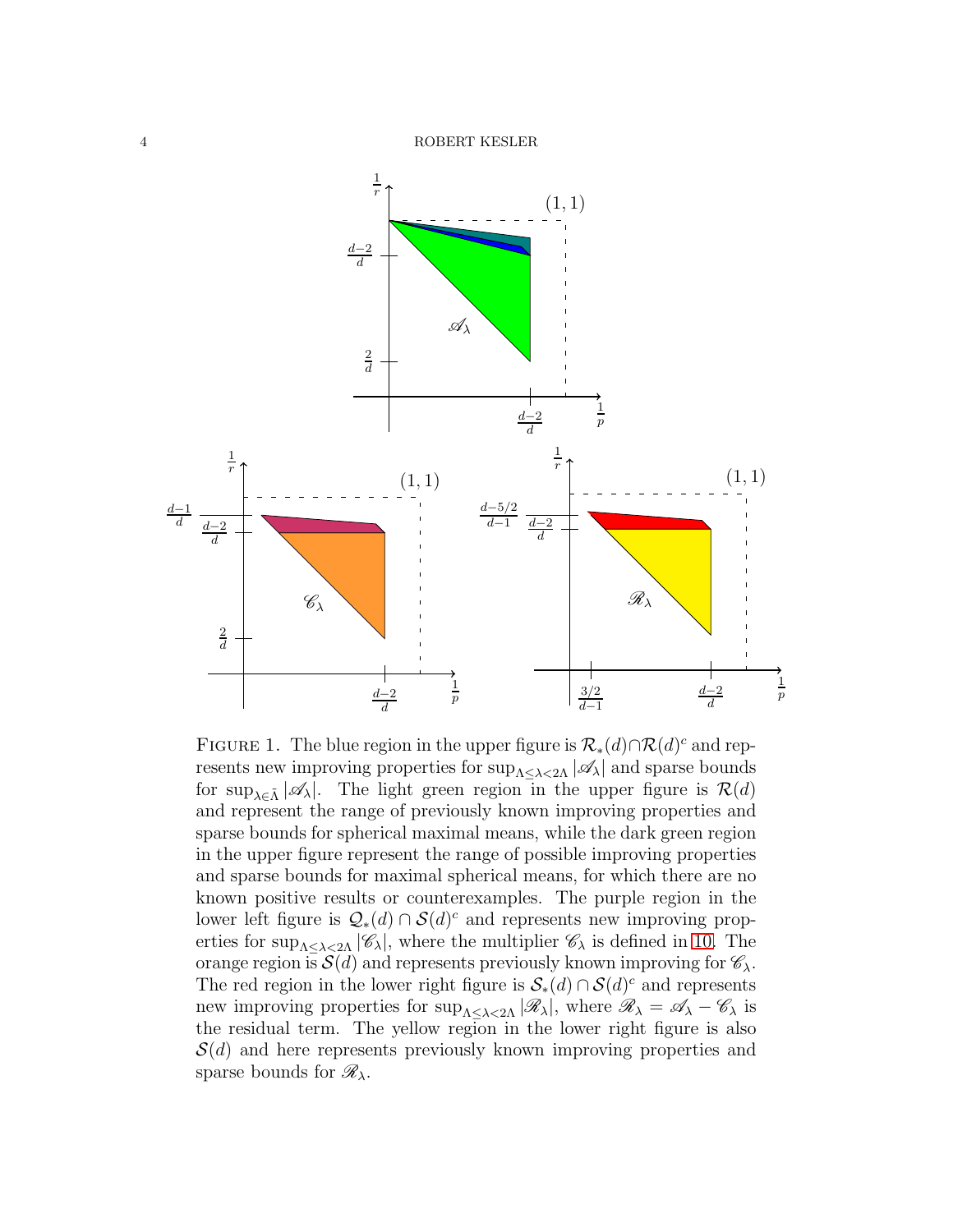$$
\mathcal{S}_{d,1,*} = \left(\frac{3/2}{d-1}, \frac{d-5/2}{d-1}\right) \qquad \mathcal{S}_{d,2,*} = \left(\frac{d-2}{d}, \frac{2}{d}\right) \qquad \mathcal{S}_{d,3,*} = \left(\frac{d-2}{d}, \frac{d-2}{d}\right)
$$
\n
$$
\mathcal{S}_{d,4,*} = \left(\frac{1}{2}\left(\frac{d^2-d}{d^2+1}+1\right)\frac{d-4}{d-1}+\frac{3/2}{d-1}, \frac{1}{2}\left(\frac{d^2-d+2}{d^2+1}+1\right)\frac{d-4}{d-1}+\frac{3/2}{d-1}\right),
$$
\n
$$
\mathcal{R}_{d,1} = (0,1) \qquad \mathcal{R}_{d,2} = \left(\frac{d-2}{d}, \frac{2}{d}\right) \qquad \mathcal{R}_{d,3} = \left(\frac{d-2}{d}, \frac{d-2}{d}\right),
$$

and

$$
\mathcal{S}_{d,1} = \left(\frac{2}{d},\frac{d-2}{d}\right) \qquad \mathcal{S}_{d,2} = \left(\frac{d-2}{d},\frac{2}{d}\right) \qquad \mathcal{S}_{d,3} = \left(\frac{d-2}{d},\frac{d-2}{d}\right),
$$

respectively. For readers' convenience, these regions are depicted in Figure [1.](#page-2-0) We choose to embellish  $Q_*(d), \mathcal{R}_*(d)$  and  $\mathcal{S}_*(d)$  with a  $*$  to differentiate them from the regions  $\mathcal{R}(d)$  and  $\mathcal{S}(d)$  found in [\[3\]](#page-24-1). Our main theorem strengthens Theorems 4 and 5 in [\[3\]](#page-24-1) by extending the improving properties of the spherical means from  $\mathcal{R}(d)$  to  $\mathcal{R}_{*}(d)$ , the improving properties associated with the "main term"  $\mathscr{C}_{\lambda}$  from  $\mathcal{S}(d)$  to  $\mathcal{Q}_*(d)$ , and the improving properties associated with the residual term  $\mathscr{R}_\lambda$  from  $\mathcal{S}(d)$ to  $\mathcal{S}_*(d)$ . In doing so, we strengthen the connection between the discrete analogue and the continuous results in [\[6\]](#page-24-3) and [\[4\]](#page-24-4). Our main result is the following.

<span id="page-4-1"></span>**Theorem 4.** For all  $d \geq 5$  and  $\left(\frac{1}{n}\right)$  $\frac{1}{p}, \frac{1}{r}$  $\mathcal{F}_r^{\{1\}} \in \mathcal{R}_{\ast}(d)$  there exists  $A = A(d, p, r)$  such that

<span id="page-4-2"></span>
$$
(1) \qquad \left| \left| \sup_{\Lambda \leq \lambda < 2\Lambda} |\mathscr{A}_{\lambda}| \right| \right|_{\ell^{p} \to \ell^{r'}} \leq A \Lambda^{d(1/r'-1/p)} \qquad \forall \Lambda \in 2^{\mathbb{N}}.
$$

Moreover, for all  $d \geq 5$  and  $\left(\frac{1}{n}\right)$  $\frac{1}{p},\frac{1}{r}$  $(\frac{1}{r}) \in \mathcal{R}_*(d)$ 

<span id="page-4-0"></span>
$$
(2) \qquad \left| \left| \sup_{\lambda \in \tilde{\Lambda}} |\mathscr{A}_{\lambda}| : (p, r) \right| \right| < \infty.
$$

The sparse bounds  $(2)$  in Theorem [4](#page-4-1) follow from the improving properties  $(1)$ and the reduction to restricted weak type sparse bounds, as shown for instance by Theorem 16 in [\[3\]](#page-24-1). For completeness, we include the argument for the sparse bound in §6-§8. The reader may readily check that  $\mathcal{R}_*(d) \supseteq \mathcal{R}(d)$  for all  $d \geq 6$ , while  $\mathcal{Q}_*(d) \supsetneq \mathcal{S}(d)$  and  $\mathcal{S}_*(d) \supsetneq \mathcal{S}(d)$  for all  $d \geq 5$ .

From [\[3\]](#page-24-1), max  $\left\{\frac{1}{p} + \frac{2}{d}\right\}$  $\left\{\frac{2}{a}, \frac{1}{r} + \frac{2}{pd}\right\} \leq 1$  is a necessary condition for both [\(1\)](#page-4-2) and [\(2\)](#page-4-0) to hold and is of course satisfied by every point in  $\mathcal{R}_{*}(d)$ . There still remains a small subset of  $[0, 1]^2$  where no positive result or counterexample for the improving properties of the discrete spherical maximal means is known.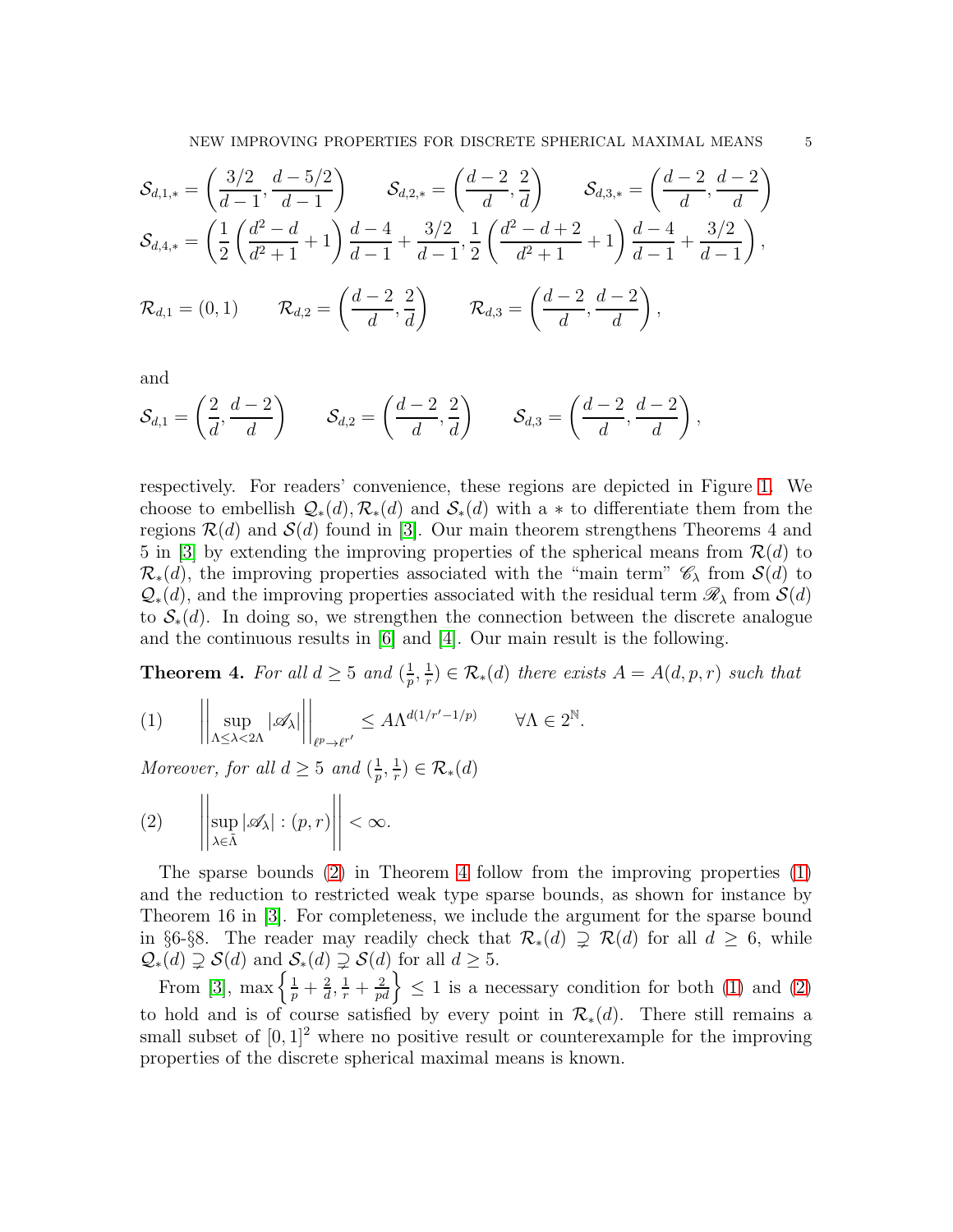#### <span id="page-5-0"></span>**ACKNOWLEDGMENT**

<span id="page-5-1"></span>I thank Michael Lacey for suggesting a "4 corners" discrete spherical result and providing helpful feedback.

## 2. Decomposing Spherical Means

We now recall the decomposition of the discrete spherical average  $\mathscr{A}_{\lambda} = \mathscr{C}_{\lambda} + \mathscr{R}_{\lambda}$  as first formulated in [\[5\]](#page-24-6). The symbol of the multiplier  $\mathscr{A}_{\lambda}$  for  $\Lambda \leq \lambda < 2\Lambda$  and  $\Lambda \in 2^{\mathbb{N}}$ can be written for all  $\xi \in [-1/2, 1/2]^d$  as

<span id="page-5-2"></span>(3) 
$$
a_{\lambda}(\xi) = \sum_{q=1}^{\Lambda} \sum_{a \in \mathbb{Z}_q^{\times}} a_{\lambda}^{a/q}(\xi)
$$

where

(4) 
$$
a_{\lambda}^{a/q}(\xi) = e^{-2\pi i \lambda^2 a/q} \sum_{\ell \in \mathbb{Z}^d} G(a/q, \ell) J_{\lambda}(a/q, \xi - \ell/q)
$$

(5) 
$$
G(a/q, \ell) = \frac{1}{q^d} \sum_{n \in \mathbb{Z}^d / q\mathbb{Z}^d} e^{2\pi i |n|^2 a/q} e^{-2\pi i n \cdot l / q}
$$

(6) 
$$
J_{\lambda}(a/q,\xi) = \frac{e^{2\pi}}{\lambda^{d-2}} \int_{I(a,q)} e^{-2\pi i \lambda^2 \tau} \frac{e^{\frac{-\pi |\xi|^2}{2(\epsilon - i\tau)}}}{(2(\epsilon - i\tau))^{d/2}} d\tau
$$

$$
(7) \qquad \epsilon = \frac{1}{\lambda^2}
$$

and  $I(a,q) = \left[-\frac{\beta}{a}\right]$  $\frac{\beta}{q\Lambda},\frac{\alpha}{q\Lambda}$  $q\Lambda$  $\bigg\}, \alpha = \alpha \big(\frac{a}{a}\bigg)$  $\frac{a}{q}, \Lambda \geq 1, \beta = \beta \left( \frac{a}{q} \right)$  $(\frac{a}{q}, \Lambda) \simeq 1$ . The approximate lengths of the above Farey intervals are enough to prove Theorems 4 and 5 from [\[3\]](#page-24-1), but to show the expanded range of residual term bounds in Theorem [4](#page-4-1) of this paper, we need to discuss their precise lengths, which is accomplished in §4. Another important fact for us is the Gauss sum estimate

<span id="page-5-4"></span>
$$
(8) \qquad |G(a/q, \ell)| \le Aq^{-d/2}
$$

which holds uniformly in  $a \in \mathbb{Z}_q^{\times}, \ell \in \mathbb{Z}^d/q\mathbb{Z}^d$  and  $q \in \mathbb{N}$ ; this is well-known in the  $d = 1$  case from which the  $d \geq 2$  case immediately follows. Next, we shall pick  $\Phi \in C^{\infty}([-1/4, 1/4]^d)$  such that  $\Phi \equiv 1$  on  $[-1/8, 1/8]^d$  and  $\Phi \ge 0$ . Then for all  $q \in \mathbb{N}$ set  $\Phi_q(\xi) = \Phi(q\xi)$  and define

<span id="page-5-3"></span>(9) 
$$
b_{\lambda}(\xi) = \sum_{q=1}^{\Lambda} \sum_{a \in \mathbb{Z}_q^{\times}} b_{\lambda}^{a/q}(\xi)
$$

$$
b_{\lambda}^{a/q}(\xi) = e^{-2\pi i \lambda^2 a/q} \sum_{\ell \in \mathbb{Z}^d/q\mathbb{Z}^d} G(a/q, \ell) \Phi_q(\xi - \ell/q) J_{\lambda}(a/q, \xi - \ell/q)
$$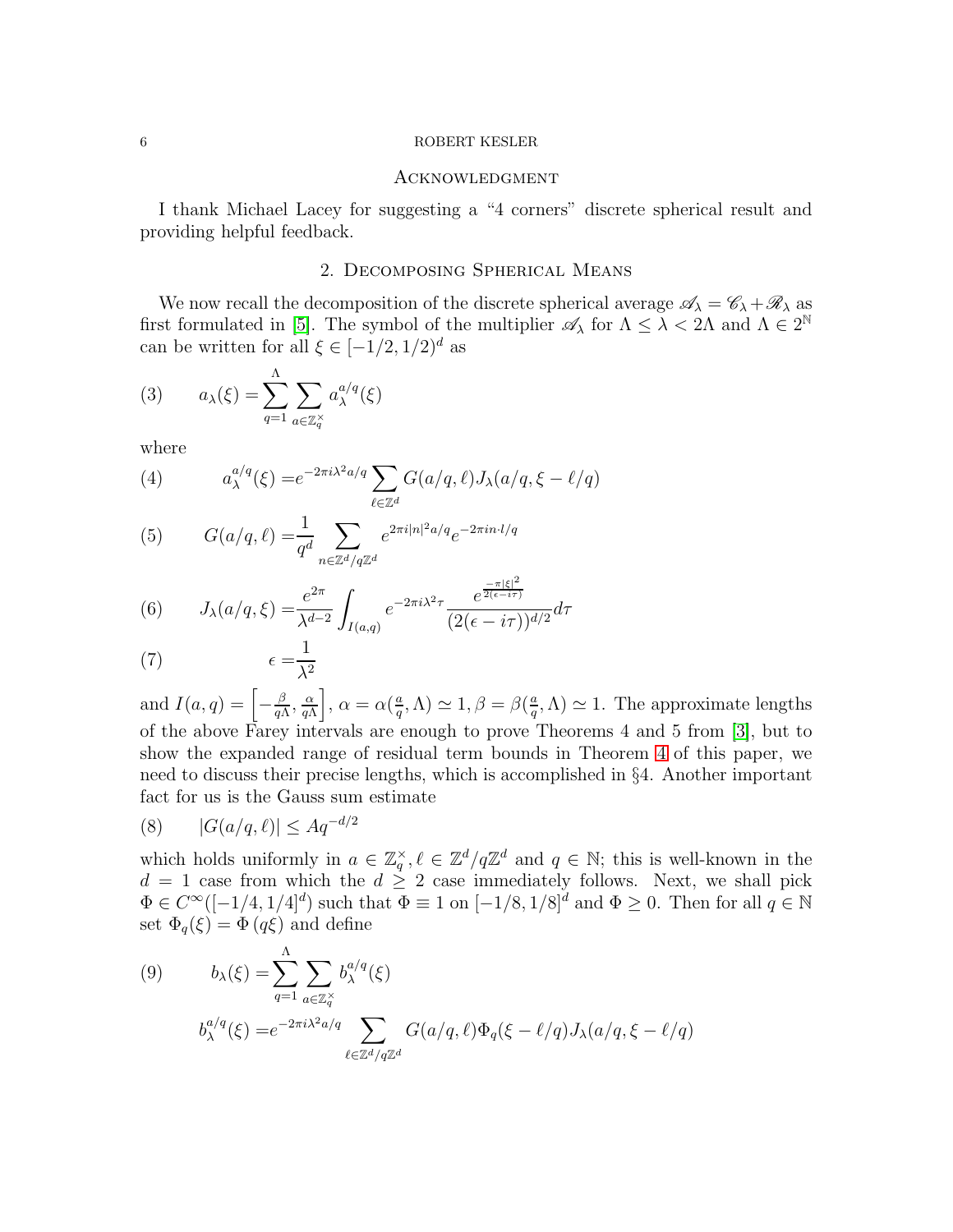along with  $\mathscr{B}_{\lambda}^{a/q}$  $x^{\alpha/q}$  :  $f \mapsto f * \check{b}^{\alpha/q}_\lambda$  $_{\lambda}^{a/q}$  and  $\mathscr{B}_{\lambda}$  :  $f \mapsto f * \check{b}_{\lambda}$ . So,  $b_{\lambda}^{a/q}$  $\lambda^{a/q}$  is constructed from  $a_{\lambda}^{a/q}$  by inserting cutoff factors into each summand of  $a_{\lambda}^{a/q}$  $\int_{\lambda}^{a/q}$  at frequency length scale  $\frac{1}{q}$ . We subsume the difference  $b_{\lambda} - a_{\lambda}$  into the residual term  $\mathscr{R}_{\lambda}$ . Lastly, we extend the domain of integration in the definition of  $J_{\lambda}$  to all of R and subsume this difference as part of the residual term  $\mathscr{R}_{\lambda}$ . To this end, we introduce

$$
I_{\lambda}(a/q,\xi) = \frac{e^{2\pi}}{\lambda^{d-2}} \int_{-\infty}^{\infty} e^{-2\pi i \lambda^2 \tau} \frac{e^{\frac{-\pi |\xi|^2}{2(\epsilon - i\tau)}}}{(2(\epsilon - i\tau))^{d/2}} d\tau
$$

and let

<span id="page-6-1"></span>(10) 
$$
c_{\lambda}(\xi) = \sum_{q=1}^{\Lambda} \sum_{a \in \mathbb{Z}_q^{\times}} c_{\lambda}^{a/q}(\xi)
$$

(11) 
$$
c_{\lambda}^{a/q}(\xi) = e^{-2\pi i \lambda^2 a/q} \sum_{\ell \in \mathbb{Z}^d/q\mathbb{Z}^d} G(a/q, \ell) \Phi_q(\xi - \ell/q) I_{\lambda}(\xi - \ell/q)
$$

along with  $\mathscr{C}_{\lambda}^{a/q}$  $\chi^{\alpha/q}$  :  $f \mapsto f * \check{c}_{\lambda}^{a/q}$  $\alpha_{\lambda}^{a/q}$ , and  $\mathscr{C}_{\lambda}$ :  $f \mapsto f * \check{c}_{\lambda}$ . The reason for extending the integral in  $J_{\lambda}$  is that  $I_{\lambda} = c_d \widehat{d\sigma_{\lambda}}$ , where  $c_d$  is a dimensional constant and  $d\sigma_{\lambda}$ is the unit surface measure of the sphere in  $\mathbb{R}^d$  of radius  $\lambda$ . This important fact is established in [\[5\]](#page-24-6). We thereby observe the identity

$$
c_{\lambda}(\xi) = c_d \sum_{q=1}^{\Lambda} \sum_{a \in \mathbb{Z}_q^{\times}} e^{-2\pi i \lambda^2 a/q} \sum_{\ell \in \mathbb{Z}^d / q\mathbb{Z}^d} G(a/q, \ell) \Phi_q(\xi - \ell/q) \widehat{d\sigma_{\lambda}}(\xi - \ell/q).
$$

# 3. New IMPROVING PROPERTIES FOR  $\sup_{\Lambda \leq \lambda \leq 2\Lambda} |\mathscr{C}_{\lambda}|$

<span id="page-6-0"></span>Our goal in this section is to establish improving properties for  $\sup_{\lambda \in \tilde{\Lambda}} |\mathscr{C}_{\lambda}|$  in the expanded range  $\mathcal{Q}_*(d)$ . To this end, we shall first prove a fact about high exponent averages of Ramanujan sums.

<span id="page-6-2"></span>**Lemma 5.** For all  $\delta > 0$  and  $k \in \mathbb{N}$  there is  $A = A(\delta, k)$  such that for all  $Q \in 2^{\mathbb{N}}$ ,  $M \geq Q^k$ , and  $N \in \mathbb{Z}$ 

(12) 
$$
\left[ \frac{1}{M} \sum_{n=N}^{N+M} \left[ \sum_{Q \le q < 2Q} |c_q(n)| \right]^k \right]^{1/k} \le A Q^{1+\delta}
$$

where  $c_q(n) := \sum_{(a,q)=1} e^{2\pi i \frac{a}{q}n}$  is the Ramanujan sum.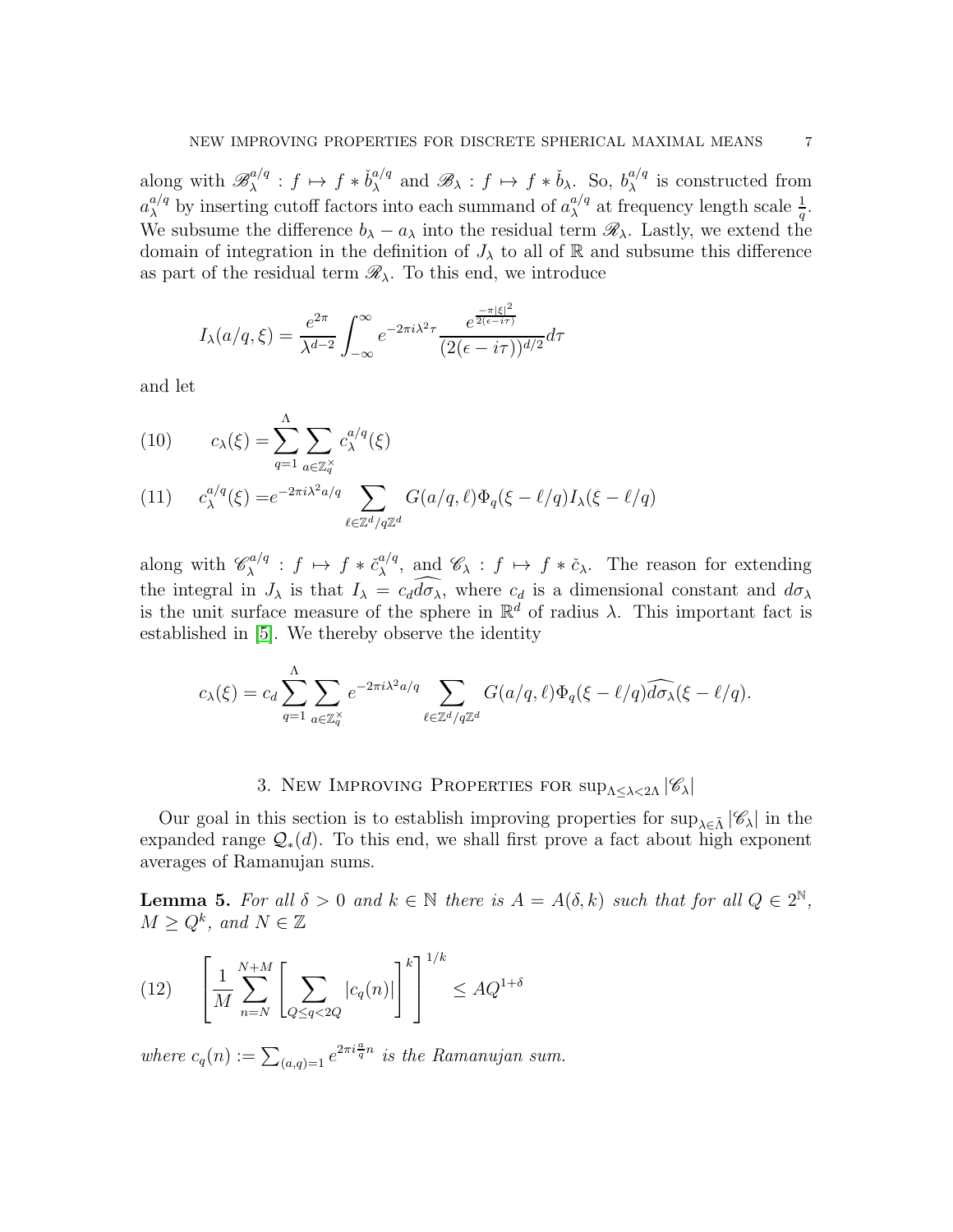*Proof.* We may assume without loss of generality that  $N \geq 1$ . Begin by observing that for fixed  $(q_1, \ldots, q_k) \in [Q, 2Q)^k$ 

<span id="page-7-0"></span>(13) 
$$
\frac{1}{M} \sum_{n=N}^{N+M} \prod_{j=1}^{k} |c_{q_j}(n)| \leq \frac{A}{\mathcal{L}(\vec{q})} \sum_{n=1}^{\mathcal{L}(\vec{q})} \prod_{j=1}^{k} (q_j, n),
$$

where  $\mathcal{L}(\vec{q})$  is the least common multiple of  $(q_1, \ldots, q_k)$ . This follows from the condition  $M \geq Q^k$  and the bound  $|c_q(n)| \leq (q, n)$  valid for all  $q, n \in \mathbb{N}$ . Applying [\(13\)](#page-7-0) then yields

<span id="page-7-2"></span>
$$
(14) \qquad \frac{1}{M} \sum_{n=1}^{M} \left[ \sum_{Q \leq q < 2Q} |c_q(n)| \right]^k \leq \sum_{\vec{q} \in [Q, 2Q)^k} \frac{A}{\mathcal{L}(\vec{q})} \sum_{n=1}^{\mathcal{L}(\vec{q})} \prod_{j=1}^k (q_j, n).
$$

Let  $\epsilon > 0$ . Observe that for each  $\vec{q} \in [Q, 2Q)^k$ 

<span id="page-7-1"></span>(15) 
$$
\sum_{n=1}^{\mathcal{L}(\vec{q})} \prod_{j=1}^{k} (q_j, n) \leq A_{\delta,k} Q^{k(1+\delta)}.
$$

By  $(15)$ , the right side of  $(14)$  is

$$
O_{\delta,k}\left(\sum_{\vec{q}\in [Q,2Q)^k}\frac{Q^{k(1+\delta)}}{\mathcal{L}(\vec{q})}\right).
$$

To show Lemma [5,](#page-6-2) it therefore suffices to prove

<span id="page-7-3"></span>(16) 
$$
\sum_{\vec{q}\in{[Q,2Q)^k}}\frac{1}{\mathcal{L}(\vec{q})}\leq A_{\delta,k}Q^{\delta k}.
$$

To this end, assume a number L has prime factorization  $\prod_{j=1}^{M} p_j^{n_j}$  with all primes  $p_j < 2Q$ . Then the number of  $\vec{q} \in [Q, 2Q)^k$  with  $\mathcal{L}(\vec{q}) = L$  is at most  $\left[\prod_{j=1}^M n_j\right]^k$ , which is  $O_{\delta,k}(L^{\delta})$ . Letting

$$
\mathcal{L}_Q:=\bigcup_{\vec{q}\in [Q,2Q)^k}\{\mathcal{L}(\vec{q})\},
$$

we note by the previous observation that [\(16\)](#page-7-3) will follow from

<span id="page-7-4"></span>(17) 
$$
\sum_{L \in \mathcal{L}_Q} \frac{1}{L^{1-\delta}} \leq A_\delta Q^{\delta k}.
$$

However, [\(17\)](#page-7-4) follows quickly from the fact that  $Card(\mathcal{L}_Q) < Q^k$ , and so

$$
\sum_{L\in\mathcal{L}_Q}\frac{1}{L^{1-\delta}}\leq \sum_{L=1}^{Card(\mathcal{L}_Q)}\frac{1}{L^{1-\delta}}\leq A_\delta Q^{\delta k}.
$$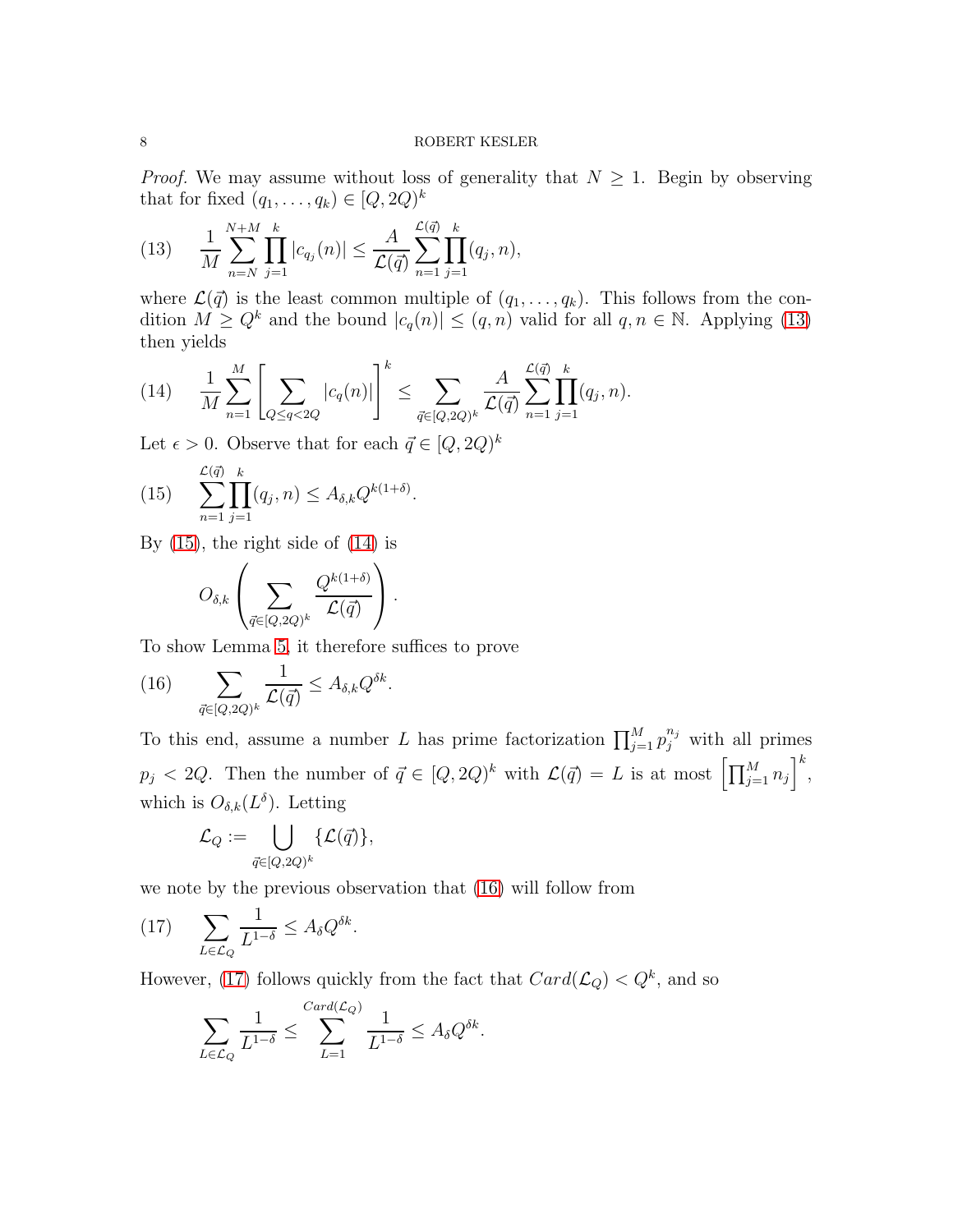$\Box$ 

Lemma [5](#page-6-2) is an essential element in the proof of the following.

<span id="page-8-4"></span><span id="page-8-0"></span>**Theorem 6.** For all  $d \geq 5$  and  $\left(\frac{1}{n}\right)$  $\frac{1}{p},\frac{1}{r}$ r  $\Big) \in \mathcal{Q}_*(d)$  there exists  $A = A(d, p, r)$  such that  $\begin{array}{c} \begin{array}{c} \begin{array}{c} \begin{array}{c} \end{array}\\ \end{array} \end{array} \end{array} \end{array}$ sup  $Λ \leq λ < 2Λ$  $|\mathscr{C}_{\lambda}|$  $\Big\|_{\ell^p \to \ell^{r'}}$ (18)  $\left\| \sup |\mathscr{C}_{\lambda}| \right\| \leq A \Lambda^{d\left(\frac{1}{r'} - \frac{1}{p}\right)} \quad \forall \Lambda \in 2^{\mathbb{N}}.$ 

*Proof.* We shall interpolate a favorable  $\ell^2 \to \ell^2$  estimates against a "boundary" estimate for which we pay a satisfactorily small price. By the transference and factoriza-tion argument from [\[5\]](#page-24-6), we have for every  $1 \le q \le \Lambda$  and  $a \in \mathbb{Z}_q^{\times}$ 

$$
\left\| \sup_{\Lambda \leq \lambda < 2\Lambda} |\mathscr{C}^{a,q}_{\lambda}| \right\|_{\ell^2 \to \ell^2} \leq A q^{-d/2}.
$$

Therefore, summing on  $a \in \mathbb{Z}_q^{\times}$  and  $q \in [Q, 2Q)$  yields for every  $Q, \Lambda \in 2^{\mathbb{N}} : Q \leq \Lambda$ 

<span id="page-8-3"></span>(19) 
$$
\left\| \sup_{\Lambda \leq \lambda < 2\Lambda} \left| \sum_{Q \leq q < 2Q} \sum_{a \in \mathbb{Z}_q^\times} \mathscr{C}_{\lambda}^{a,q} \right| \right\|_{\ell^2 \to \ell^2} \leq A Q^{2-d/2}.
$$

To produce the "boundary" estimate, we work with the kernel of  $\sum_{Q \leq q < 2Q} \sum_{a \in \mathbb{Z}_q^\times} \mathscr{C}_{\lambda}^{a,q}$  $_{\lambda}^{\triangledown a,q},$ which we write as

<span id="page-8-2"></span>(20) 
$$
K_{Q,\lambda}^{\mathscr{C}}(x) := \sum_{Q \leq q < 2Q} c_q (|x|^2 - \lambda^2) \cdot d\sigma_\lambda * \check{\Phi}_q(x) \qquad \forall x \in \mathbb{Z}^d.
$$

Before showing Theorem [6,](#page-8-0) we proceed to show that for every  $\delta > 0$  there is  $A =$  $A(d, \delta)$  such that for all  $\Lambda, Q \in 2^{\mathbb{N}}: Q \leq \Lambda \leq \lambda < 2\Lambda, f: \mathbb{Z}^d \to \mathbb{C}$ , and  $x \in \mathbb{Z}^d$ 

<span id="page-8-1"></span>
$$
(21) \quad |f * K_{Q,\lambda}^{\mathscr{C}}(x)| \le AQ^{1+\delta} \sum_{l \in \mathbb{N}} \frac{1}{2^{2dl}} \left( |f|^{1+\delta} * d\sigma_{\lambda} * (|\check{\Phi}_1| + |\check{\Phi}_{2^lQ}|)(x) \right)^{\frac{1}{1+\delta}}.
$$

To parse the meaning of the right side of the above display, the convolution between  $d\sigma_{\lambda}$  and  $|\check{\Phi}_1| + |\check{\Phi}_{2^lQ}|$  is understood in the continuous sense and taken before the convolution with  $|f|^{1+\delta}$ , which is taken in the discrete sense. We shall begin the proof of [\(21\)](#page-8-1) by introducing the family of regions

$$
\mathcal{S}_{Q,\lambda}^{-1} := \left\{ x \in \mathbb{Z}^d : \left| \frac{|x| - \lambda}{Q} \right| < 1 \right\} \n\mathcal{S}_{Q,\lambda}^l := \left\{ x \in \mathbb{Z}^d : 2^l \le \left| \frac{|x| - \lambda}{Q} \right| < 2^{l+1} \right\} \qquad \forall l \ge 0.
$$

By the triangle inequality,

$$
\left|f * K_{Q,\lambda}^{\mathscr C}(x)\right| \le \left|f * (1_{\mathcal S_{Q,\lambda}^{-1}} K_{Q,\lambda}^{\mathscr C})(x)\right| + \sum_{l=0}^{\infty} \left|f * (1_{\mathcal S_{Q,\lambda}^l} K_{Q,\lambda}^{\mathscr C})(x)\right|.
$$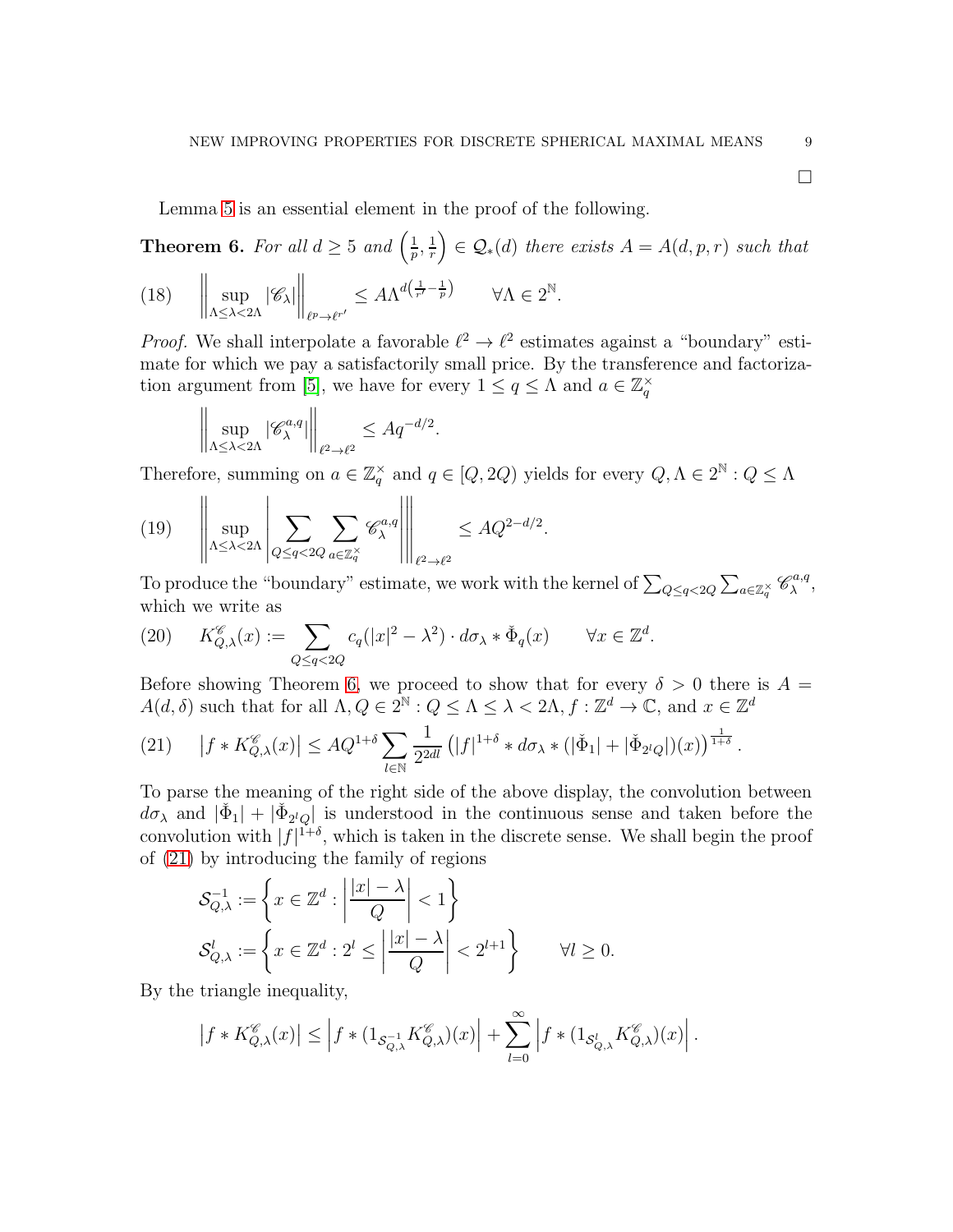The kernel  $K_{Q,\lambda}^{\mathscr{C}}$  is largest on the set  $\mathcal{S}_{Q,\lambda}^{-1}$ , which contribution we handle first. We now split into two cases depending the relative sizes of Q and  $\lambda$ . We fix  $k \in \mathbb{N}$  to be determined later for the purposes of applying Lemma [5.](#page-6-2) By the triangle inequality,

<span id="page-9-0"></span>
$$
(22) \qquad f * (1_{\mathcal{S}_{Q,\lambda}^{-1}} K_{Q,\lambda}^{\mathscr{C}})(x) \leq \frac{A}{Q\Lambda^{d-1}} \sum_{\substack{n \in \mathbb{N} \\ |\sqrt{n}-\lambda| < Q}} \sum_{|y|^2 = n} \sum_{Q \leq q < 2Q} |f(x-y)c_q(n-\lambda^2)|.
$$

We now assume, in addition, that  $\Lambda > Q^k$ . The case when  $\Lambda \leq Q^k$  is even shorter and will be handled separately. We now use Hölder's inequality for the sum on  $y$  with fixed radius to majorize the right side of the above display by

$$
\frac{A}{Q\Lambda} \sum_{\substack{n \in \mathbb{N} \\ |\sqrt{n}-\lambda| < Q}} \left[ \frac{1}{\Lambda^{d-2}} \sum_{|y|^2 = n} |f(x-y)|^{\frac{k}{k-1}} \right]^{\frac{k-1}{k}} \sum_{Q \le q < 2Q} |c_q(n-\lambda^2)|.
$$

Applying Hölder's inequality to the sum on  $n$  bounds the above display by

$$
\frac{A}{Q\Lambda} \left[ \sum_{y \in \mathcal{S}_{Q,\lambda}^{-1}} \frac{1}{\Lambda^{d-2}} |f(x-y)|^{\frac{k}{k-1}} \right]^{\frac{k-1}{k}} \left[ \sum_{\substack{n \in \mathbb{N} \\ |\sqrt{n}-\lambda| < Q}} \left[ \sum_{Q \le q < 2Q} |c_q(n-\lambda^2)| \right]^k \right]^{1/k}
$$

.

Because  $\Lambda > Q^k$ , Lemma [5](#page-6-2) ensures that the right most factor in the above display is  $O_{k,\delta}((Q\Lambda)^{1/k}Q^{1+\delta}).$  An immediate consequence of this fact is

$$
\left|f*(1_{\mathcal{S}_{Q,\lambda}^{-1}}K_{Q,\lambda}^{\mathscr{C}})(x)\right|\leq A\left[\frac{1}{Q\Lambda^{d-1}}\sum_{y\in\mathcal{S}_{Q,\Lambda}^{-1}}|f(x-y)|^{\frac{k}{k-1}}\right]^{\frac{k-1}{k}},
$$

which is an acceptable contribution to [\(21\)](#page-8-1) provided  $k = k(\delta)$  is taken sufficiently large. If  $\Lambda \leq Q^k$ , we use the quickly verified fact that for every  $\delta > 0$  and  $|x| \neq \lambda$ 

<span id="page-9-1"></span>(23) 
$$
\left| \sum_{Q \leq q < 2Q} c_q (|x|^2 - \lambda^2) \right| \leq A_{\epsilon} Q \Lambda^{\delta} \leq A_{\epsilon} Q^{1 + \delta k}.
$$

Therefore, when  $\Lambda \leq Q^k$ , we may use [\(22\)](#page-9-0)to obtain that for every  $\delta > 0, x \in \mathbb{Z}^d$ 

$$
\left| f * (1_{\mathcal{S}_{Q,\lambda}^{-1}} 1_{|\cdot | \neq \lambda} K_{Q,\lambda}^{\mathscr{C}})(x) \right| \leq A_{k,\epsilon} Q^{1+\epsilon} |f| * d\sigma_{\lambda} * |\check{\Phi}_{Q}|(x).
$$
  
If  $|x| = \lambda$ , the estimate  $\left| \sum_{Q \leq q < 2Q} c_q(|x|^2 - \lambda^2) \right| \leq Q^2$  and (22) yield for all  $x \in \mathbb{Z}^d$   

$$
\left| f * (1_{\mathcal{S}_{Q,\lambda}^{-1}} 1_{|\cdot | = \lambda} K_{Q,\lambda}^{\mathscr{C}})(x) \right| \leq AQ|f| * d\sigma_{\lambda} * |\check{\Phi}_{1}|(x).
$$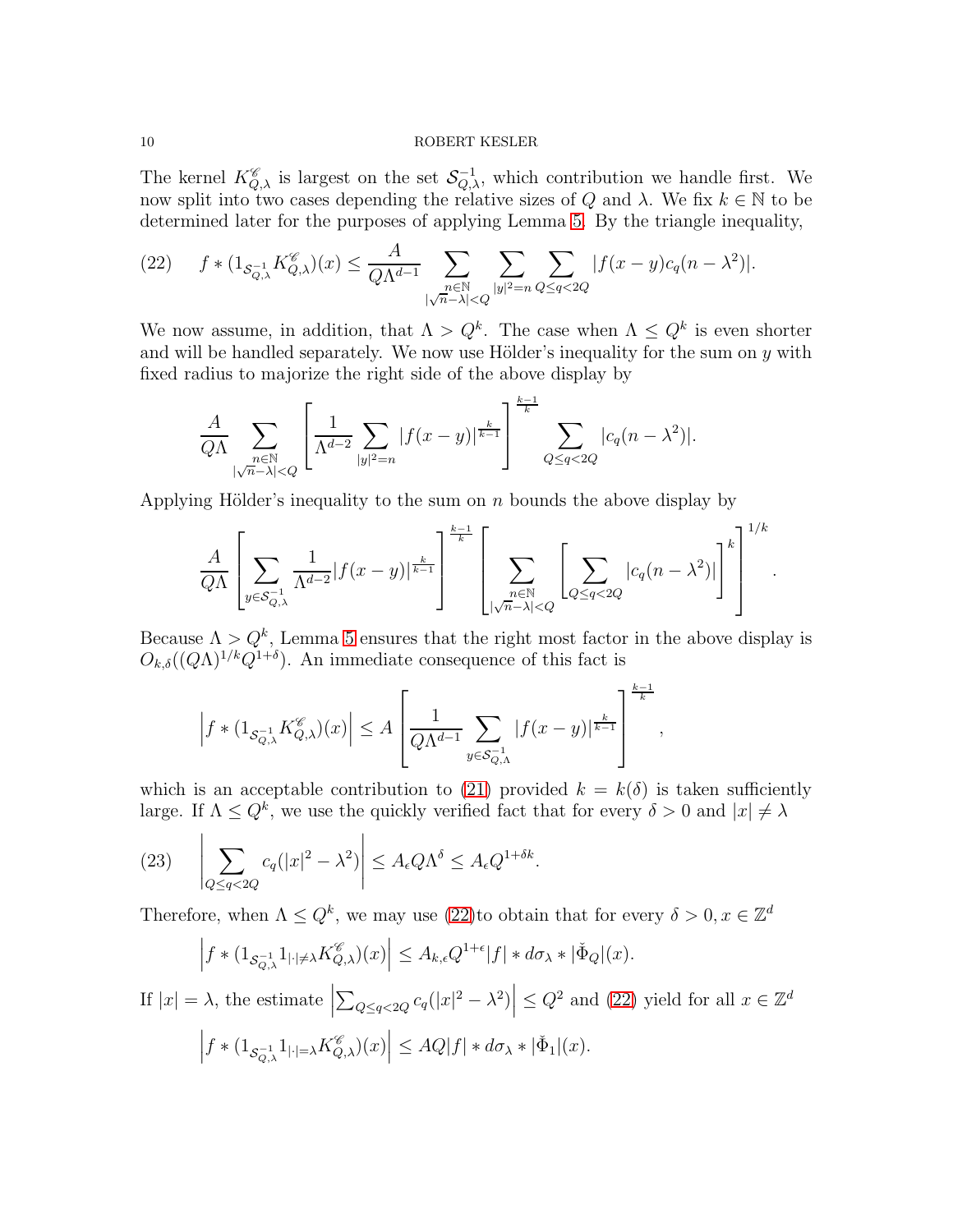# NEW IMPROVING PROPERTIES FOR DISCRETE SPHERICAL MAXIMAL MEANS 11

To show [\(21\)](#page-8-1), it therefore suffices to show for all  $\delta > 0, l \geq 0, x \in \mathbb{Z}^d$ 

$$
\left| f * (1_{\mathcal{S}_{Q,\lambda}^l} K_{Q,\lambda}^{\mathscr{C}})(x) \right| \leq A \frac{Q^{1+\delta}}{2^{dl}} \left( |f|^{1+\delta} * d\sigma_\lambda * |\check{\Phi}_{2^lQ}|(x) \right)^{\frac{1}{1+\delta}}.
$$

By the rapid decay of the  $K_{Q,\lambda}^{\mathscr{C}}$  away from  $\mathcal{S}_{Q,l}^{k}$ , we may observe

$$
1_{\mathcal{S}_{Q,\lambda}^l}(x) \left| K_{Q,\lambda}^{\mathscr{C}}(x) \right| \le \frac{A}{2^{10l}} \frac{1}{Q\Lambda^{d-1}} \qquad \forall x \in \mathbb{Z}^d, l \ge 0.
$$

Similar to before, we have by the triangle inequality that  $\forall x \in \mathbb{Z}^d$ 

<span id="page-10-0"></span>(24) 
$$
\left| f * (1_{\mathcal{S}_{Q,\lambda}^l} K_{Q,\lambda}^{\mathscr{C}})(x) \right|
$$
  
 
$$
\leq \frac{A}{Q\Lambda^{d-1} 2^{2dl}} \sum_{\substack{n \in \mathbb{N} \\ |\sqrt{n}-\lambda| < Q2^{l+1}}} \sum_{|y|^2 = n} \sum_{Q \leq q < 2Q} |f(x-y)c_q(n-\lambda^2)|.
$$

To handle the case when  $\Lambda > Q^k$ , first observe from [\(24\)](#page-10-0) and Lemma [5](#page-6-2) that

$$
\left|f\ast (1_{\mathcal{S}_{Q,\lambda}^{l}}K_{Q,\lambda}^{\mathscr{C}})(x)\right|\leq \hspace{-0.5ex} A\frac{Q^{1+\delta}}{2^{2dl}}\left[\frac{2^{l/(k-1)}}{Q\Lambda^{d-1}}\sum_{y\in \mathcal{S}_{Q,\Lambda}^{l}}\vert f(x-y)\vert^{\frac{k}{k-1}}\right]^{\frac{k-1}{k}} \qquad \forall x \in \mathbb{Z}^{d}.
$$

If  $2^l \leq \frac{\Lambda}{Q}$  $\frac{\Delta}{Q}$ , then for sufficiently large  $k = k(\delta)$  and all  $x \in \mathbb{Z}^d$ 

$$
\frac{1}{2^{2dl}}\left[\frac{2^{l/(k-1)}}{2^lQ\Lambda^{d-1}}\sum_{y\in S_{Q,\Lambda}^l}|f(x-y)|^{\frac{k}{k-1}}\right]^{\frac{k-1}{k}}\leq \frac{A}{2^{dl}}(|f|^{1+\delta}\ast d\sigma_{\lambda}\ast |\check{\Phi}_{2^lQ}|(x))^{\frac{1}{1+\delta}}.
$$

If  $2^l > \frac{\Lambda}{Q}$  $\frac{\Lambda}{Q}$ , then for sufficiently large  $k = k(\delta)$  and all  $x \in \mathbb{Z}^d$ .

$$
\frac{1}{2^{2dl}} \left[ \frac{2^{l/(k-1)}}{Q\Lambda^{d-1}} \sum_{y \in S_{Q,\Lambda}^l} |f(x-y)|^{\frac{k}{k-1}} \right]^{\frac{k-1}{k}} \leq \frac{1}{2^{dl}} \left[ \frac{1}{(2^lQ)^d} \sum_{y \in S_{Q,\Lambda}^l} |f(x-y)|^{\frac{k}{k-1}} \right]^{\frac{k-1}{k}}
$$

$$
\leq \frac{A}{2^{dl}} (|f|^{1+\delta} * d\sigma_\lambda * |\check{\Phi}_{2^lQ}|(x))^{\frac{1}{1+\delta}}.
$$

For  $\Lambda \leq Q^k$ , we may use [\(23\)](#page-9-1) and [\(24\)](#page-10-0) to note that for every  $\delta > 0$ 

$$
\left| f * (1_{\mathcal{S}_{Q,\lambda}^l} K_{Q,\lambda}^{\mathscr{C}})(x) \right| \le \frac{A_{k,\delta}}{2^{dl}} Q^{1+\delta} |f| * d\sigma_\lambda * |\check{\Phi}_{2^lQ}|(x) \qquad \forall x \in \mathbb{Z}^d.
$$

By taking  $k = k(\delta)$  sufficiently large, we obtain estimate [\(21\)](#page-8-1). It is worth noting that if we had instead used the trivial bound  $|c_q(n)| < q$  to control [\(20\)](#page-8-2), then we arrive at

$$
\left| f \ast K_{Q,\lambda}^{\mathscr{C}}(x) \right| \le A Q^2 |f| \ast d\sigma_\lambda \ast |\check{\Phi}_Q|(x) \qquad \forall x \in \mathbb{Z}^d,
$$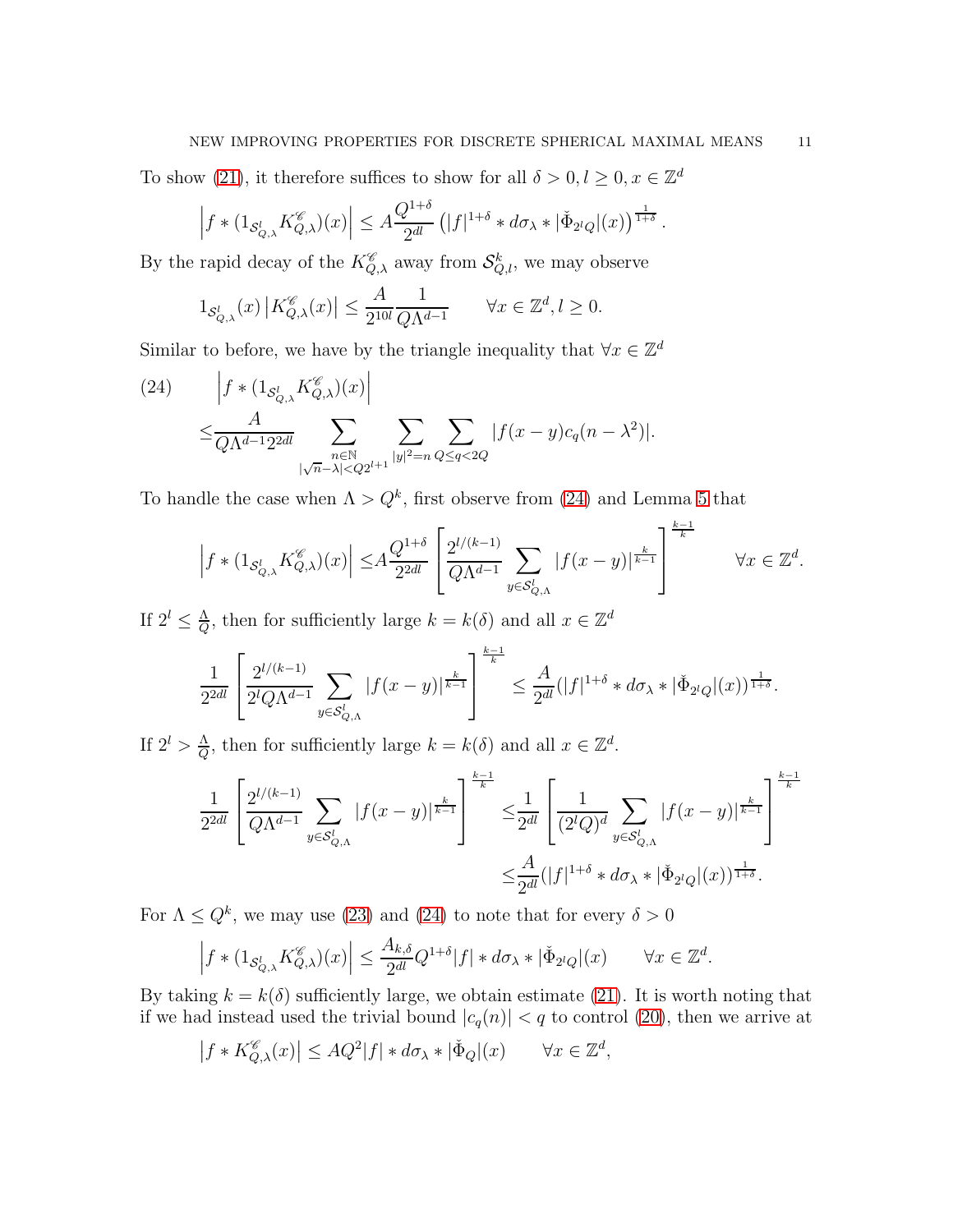which fails to produce any results beyond those in [\[3\]](#page-24-1). We now use estimate [\(21\)](#page-8-1) to prove Theorem [6.](#page-8-0) By comparing the discrete operator on the right side of [\(21\)](#page-8-1) to its continuous analogue and invoking Theorem [4](#page-4-1) from [\[6\]](#page-24-3), it follows that for all  $\sqrt{1}$  $\frac{1}{p}, \frac{1}{r}$ r  $\Big) \in \mathcal{T}(d)$  and  $\delta > 0$ , there is  $A = A(d, p, r, \delta)$  such that

<span id="page-11-1"></span>(25) 
$$
\left\| \sup_{\Lambda \leq \lambda < 2\Lambda} \left| \sum_{Q \leq q < 2Q} \sum_{a \in \mathbb{Z}_q^\times} \mathscr{C}_{\lambda}^{a,q} \right| \right\|_{\ell^p \to \ell^{r'}} \leq A Q^{1+\delta} \qquad \forall Q \leq \Lambda.
$$

Next, by interpolating [\(25\)](#page-11-1) for  $(\frac{1}{p}, \frac{1}{q})$  $\frac{1}{q}$ ) arbitrarily close to  $\partial \mathcal{T}(d)$  with [\(19\)](#page-8-3), we obtain that for all  $\left(\frac{1}{n}\right)$  $\frac{1}{p},\frac{1}{r}$ r  $\Big(\infty \subset \mathcal{T}(d),$  there are  $A = A(d, p, r)$  and  $\eta = \eta(d, p, r) > 0$  such that

<span id="page-11-2"></span>(26) 
$$
\left\| \sup_{\Lambda \leq \lambda < 2\Lambda} \left| \sum_{Q \leq q < 2Q} \sum_{a \in \mathbb{Z}_q^\times} \mathscr{C}_{\lambda}^{a,q} \right| \right\|_{\ell^p \to \ell^{r'}} \leq A Q^{-\eta} \qquad \forall Q \leq \Lambda.
$$

<span id="page-11-0"></span>Summing [\(26\)](#page-11-2) on  $Q \in 2^{\mathbb{N}} : Q \le \Lambda$  yields estimate [\(18\)](#page-8-4) for all  $(\frac{1}{p}, \frac{1}{r})$  $(\frac{1}{r}) \in \mathcal{Q}_*(d)$ .

$$
\qquad \qquad \Box
$$

# 4. New IMPROVING PROPERTIES FOR  $\sup_{\Lambda \leq \lambda \leq 2\Lambda} |\mathscr{R}_{\lambda}|$

Our main goal in the section is to prove the following:

<span id="page-11-3"></span>**Theorem 7.** For all  $d \geq 5$  and  $\left(\frac{1}{n}\right)$  $\frac{1}{p},\frac{1}{r}$  $(\frac{1}{r}) \in \mathcal{S}_{*}(d)$ 

$$
(27) \qquad \left\|\sup_{\lambda\in\tilde{\Lambda}}|\mathscr{R}_\lambda|\right\|_{\ell^p\to\ell^{r'}}\leq A\Lambda^{d(\frac{1}{r'}-\frac{1}{p})} \qquad \forall \Lambda\in 2^\mathbb{N}.
$$

Recalling  $\mathscr{A}_{\lambda}, \mathscr{B}_{\lambda}$ , and  $\mathscr{C}_{\lambda}$  as given in [\(3\)](#page-5-2), [\(9\)](#page-5-3), and [\(10\)](#page-6-1), we proceed to decompose  $\mathscr{R}_{\lambda} = (\mathscr{A}_{\lambda} - \mathscr{B}_{\lambda}) + (\mathscr{B}_{\lambda} - \mathscr{C}_{\lambda})$  and study  $\sup_{\lambda} |\mathscr{A}_{\lambda} - \mathscr{B}_{\lambda}|$  and  $\sup_{\lambda} |\mathscr{B}_{\lambda} - \mathscr{C}_{\lambda}|$  along the lines of [\[3\]](#page-24-1), except that we focus a bit on the structure of the Farey intervals arising in [\(10\)](#page-6-1) and exploit known bounds for Kloosterman sums by recording the following proposition.

**Proposition 8.** For all  $\Lambda \in 2^{\mathbb{N}}, 1 \le q \le \Lambda$ , and  $\tau \in \mathbb{T}$ ,  $\exists N_1(q, \Lambda, \tau), N_2(q, \Lambda, \tau) \in \mathbb{Z}_q^{\times}$ such that

$$
\{a \in \mathbb{Z}_q^{\times} : I(a,q) \ni \tau\} = \{a \in \mathbb{Z}_q^{\times} : N_1(q,\Lambda,\tau) \le a_q^{-1} \le N_2(q,\Lambda,\tau)\}.
$$

*Proof.* Begin by observing that if  $\frac{a}{q}$  and  $\frac{\tilde{a}}{\tilde{q}}$  are Farey neighbors at a given level  $\Lambda$ , by which we mean there is no Farey point  $\frac{\bar{a}}{\bar{q}}$  satisfying

$$
\frac{a}{q}<\frac{\bar{a}}{\bar{q}}<\frac{\tilde{a}}{\tilde{q}},
$$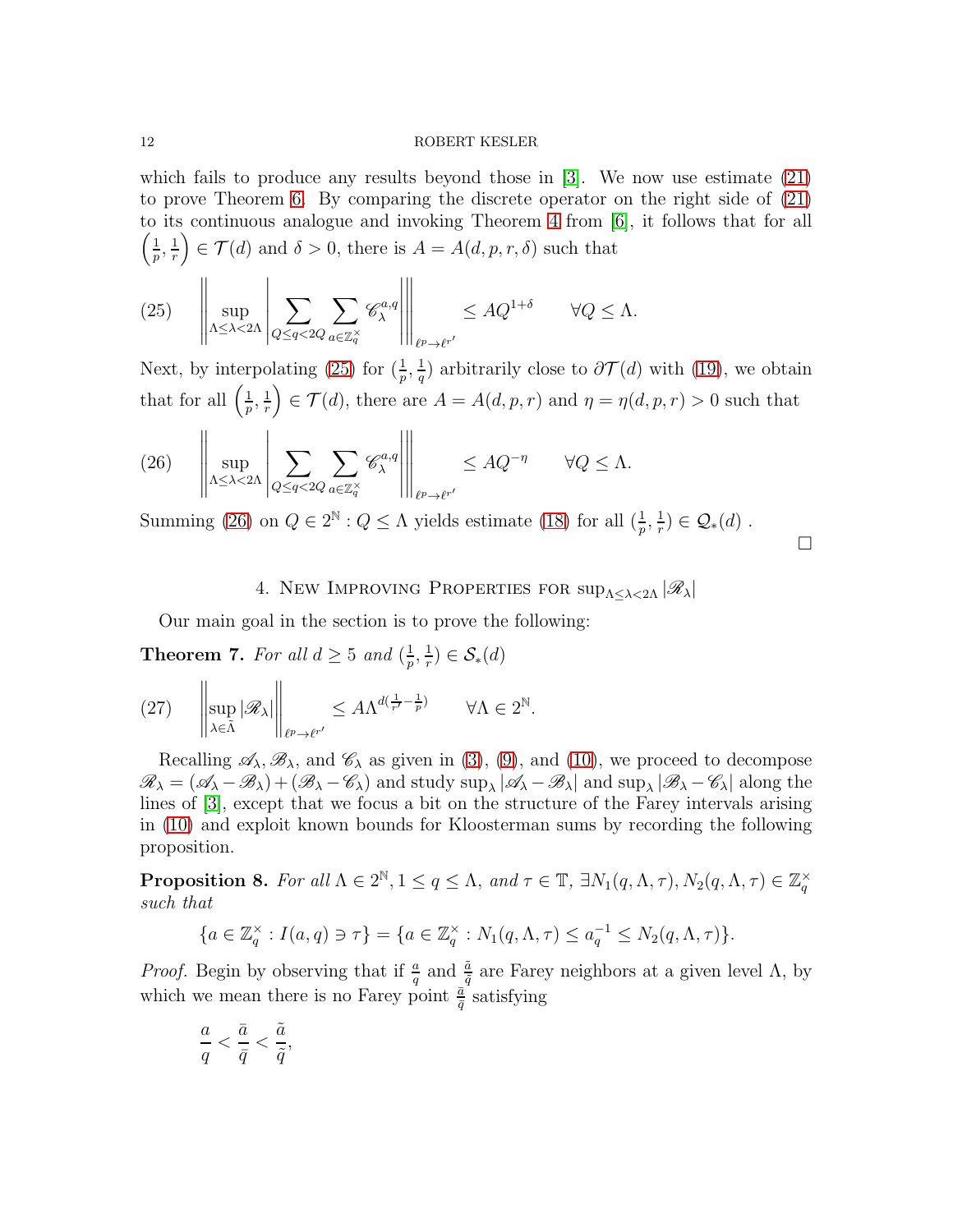then  $\left|\frac{a}{q}-\frac{\tilde{a}}{\tilde{q}}\right|$  $\frac{\tilde{a}}{\tilde{q}}\vert=\frac{1}{q\tilde{q}}$  $\frac{1}{q\tilde{q}}$ . Therefore, we are free to choose the Farey intervals so that  $I(a,q)$ extends in the direction towards  $\frac{\tilde{a}}{\tilde{q}}$  a distance  $\frac{1}{q}$ 1  $\frac{1}{q+\tilde{q}}$  and  $I(\tilde{a}, \tilde{q})$  extends towards  $\frac{a}{q}$  a distance  $\frac{1}{\tilde{q}}$ 1  $\frac{1}{q+\tilde{q}}$ . Moreover, for Farey point  $\frac{a}{q}$ , the left or right Farey neighbor  $\frac{\tilde{a}}{\tilde{q}}$  always has a denominator  $\tilde{q}$  satisfying  $\tilde{q} \equiv \pm a_q^{-1} \mod q$ . In fact, it is simple to observe that  $\tilde{q} = \max\{\bar{q} \in [1, \Lambda] \cap \mathbb{Z} : \bar{q} \equiv \pm a_q^{-1} \mod q\}$ . Moreover, because for fixed q and variable  $a \in \mathbb{Z}_q^{\times}$ , the extension of  $I(a,q)$  to the left or right varies inversely with  $\tilde{q}$ , for every  $\Lambda \in 2^{\mathbb{N}}, \tau \in \mathbb{T}, 1 \leq q \leq \Lambda$  there are  $N_1(q, \Lambda, \tau), N_2(q, \Lambda, \tau) \in \mathbb{Z}_q^{\times}$  such that

$$
\{a \in \mathbb{Z}_q^{\times} : I(a, q) \ni \tau\} = \{a \in \mathbb{Z}_q^{\times} : N_1(q, \Lambda, \tau) \le a_q^{-1} \le N_2(q, \Lambda, \tau)\}.
$$

We shall also need the following bound for restricted Kloosterman sums, which follows from the exposition before the statement of Theorem 3 in [\[1\]](#page-24-7).

<span id="page-12-3"></span>**Lemma 9.** For every  $\delta > 0$  there is  $A = A(\delta)$  such that for all

<span id="page-12-2"></span>(28) 
$$
\sum_{\substack{a \in \mathbb{Z}_q^{\times} \\ x \leq a_q^{-1} \leq y}} e^{2\pi i a \frac{b}{q}} \leq A(b, q)^{1/2} q^{1/2 + \delta} \qquad \forall b, q, x, y \in \mathbb{N} : x \leq y < q
$$

where  $(b, q)$  is the gcd of b and q.

The most important feature of the above estimate is that it is uniform in x and  $\gamma$ .

*Proof.* Our plan is to show for all  $d \geq 5$  and  $\left(\frac{1}{p}, \frac{1}{r}\right)$  $(\frac{1}{r}) \in \mathcal{S}_{*}(d)$  there is  $\eta = \eta(d, p, r) > 0$ such that

<span id="page-12-1"></span><span id="page-12-0"></span>(29) 
$$
\left\| \sup_{\Lambda \le \lambda < 2\Lambda} |\mathscr{A}_{\lambda} - \mathscr{B}_{\lambda}| \right\|_{\ell^{p} \to \ell^{r'}} \le A\Lambda^{-\eta} \Lambda^{d(\frac{1}{r'} - \frac{1}{p})} \quad \forall \Lambda \in 2^{\mathbb{N}}
$$
  
\n(30)  $\left\| \sup_{\Lambda \le \lambda < 2\Lambda} |\mathscr{B}_{\lambda} - \mathscr{C}_{\lambda}| \right\|_{\ell^{p} \to \ell^{r'}} \le A\Lambda^{-\eta} \Lambda^{d(\frac{1}{r'} - \frac{1}{p})} \quad \forall \Lambda \in 2^{\mathbb{N}}.$ 

While we do not need the additional  $\Lambda^{-\eta}$  for the improving estimates, it is in the proof of the sparse bound that such estimates become useful. To this end, we define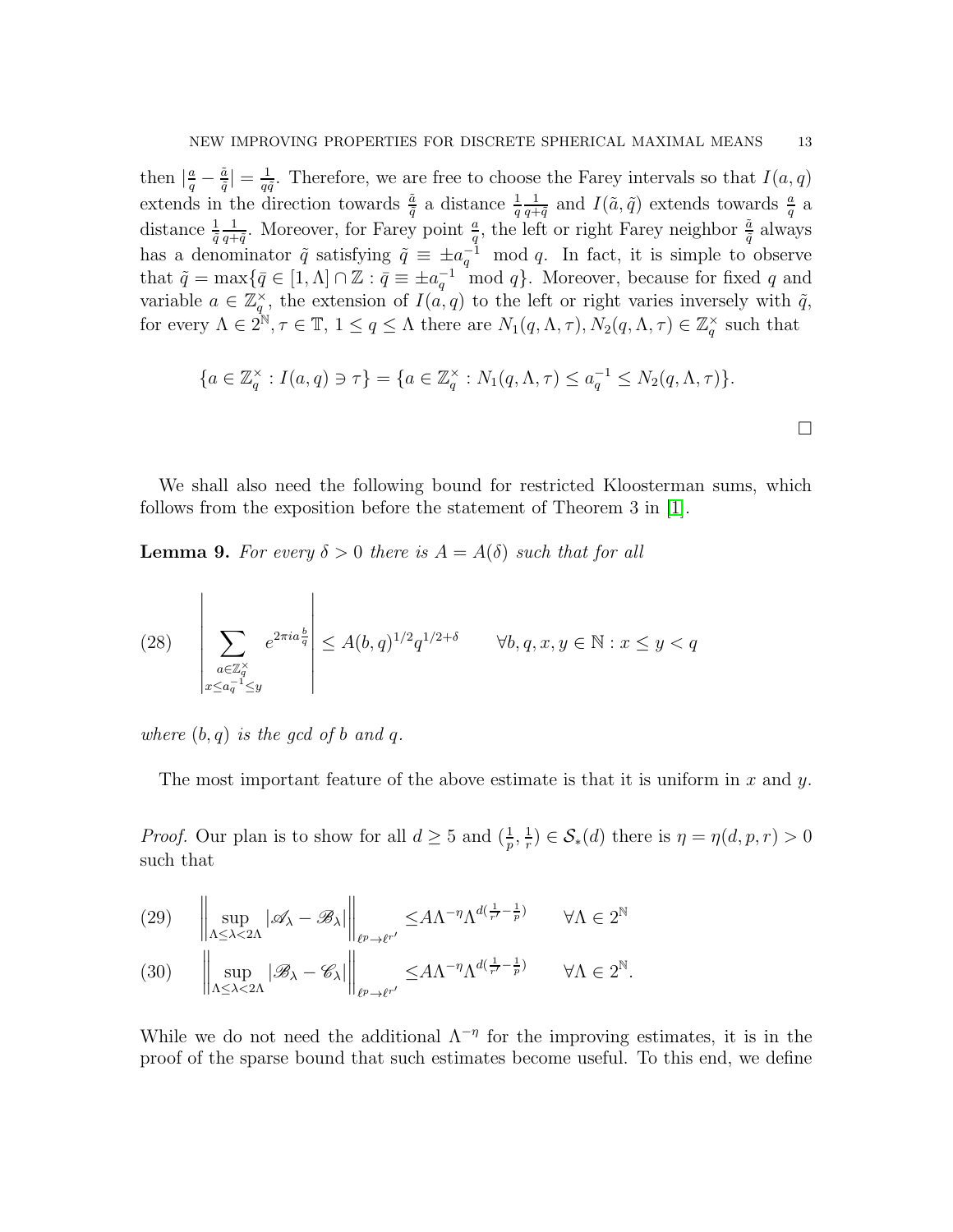for every  $Q, \Lambda \in 2^{\mathbb{N}}: Q \leq \Lambda < \lambda < 2\Lambda, \tau \in \mathbb{R}, \xi \in \mathbb{T}^d$ 

<span id="page-13-7"></span>(31) 
$$
\mu_{Q,\tau,\lambda}(\xi) := \sum_{Q \leq q < 2Q} \sum_{\substack{a \in \mathbb{Z}_q^\times \\ a_q^{-1} \in [N_1(q,\Lambda,\tau), N_2(q,\Lambda,\tau)]}} e^{-2\pi i \frac{a}{q} \lambda^2} \mu_{a/q,\tau,\lambda}(\xi)
$$

<span id="page-13-5"></span>(32) 
$$
\mu_{a/q,\tau,\lambda}(\xi) := \sum_{\ell \in \mathbb{Z}^d} G(a/q,\ell)(1 - \Phi_q(\xi - \ell/q))e^{-\pi|\xi - \ell/q|^2/2(\epsilon - i\tau)}
$$

<span id="page-13-8"></span>(33) 
$$
\gamma_{Q,\tau,\lambda}(\xi) := \sum_{Q \leq q < 2Q} \sum_{\substack{a \in \mathbb{Z}_q^\times \\ a_q^{-1} \notin [N_1(q,\Lambda,\tau),N_2(q,\Lambda,\tau)]}} e^{-2\pi i \frac{a}{q} \lambda^2} \gamma_{a/q,\tau,\lambda}(\xi)
$$

<span id="page-13-6"></span>(34) 
$$
\gamma_{a/q,\tau,\lambda}(\xi) := \sum_{\ell \in \mathbb{Z}^d/q\mathbb{Z}^d} G(a/q,\ell) \Phi_q(\xi - \ell/q) e^{-\pi |\xi - \ell/q|^2/2(\epsilon - i\tau)}.
$$

From [\(3\)](#page-5-2) and [\(9\)](#page-5-3), it follows that for all  $\Lambda \in 2^{\mathbb{N}}, x \in \mathbb{Z}^d$ , and  $f : \mathbb{Z}^d \to \mathbb{C}$ 

<span id="page-13-2"></span>(35) 
$$
\sup_{\Lambda \leq \lambda < 2\Lambda} |(\mathscr{A}_\lambda - \mathscr{B}_\lambda)f(x)| \leq \frac{A}{\Lambda^{d-2}} \sum_{Q \leq \Lambda} \int_{|\tau| \leq \frac{A}{Q\Lambda}} \frac{\sup_{\Lambda \leq \lambda < 2\Lambda} |f * \check{\mu}_{Q,\tau,\lambda}(x)|}{(\Lambda^{-4} + \tau^2)^{d/4}} d\tau
$$

<span id="page-13-4"></span>
$$
(36)\quad \sup_{\Lambda\leq\lambda<2\Lambda}|(\mathscr{B}_{\lambda}-\mathscr{C}_{\lambda})f(x)|\leq\frac{A}{\Lambda^{d-2}}\sum_{Q\leq\Lambda}\int_{|\tau|\geq\frac{A}{\Lambda Q}}\frac{\sup_{\Lambda\leq\lambda<2\Lambda}|f*\check{\gamma}_{Q,\tau,\lambda}(x)|}{(\Lambda^{-4}+\tau^2)^{d/4}}d\tau.
$$

Letting  $T_m$  denote the convolution operator with corresponding symbol  $m \in L^{\infty}(\mathbb{T}^d)$ , it suffices for the proof of [\(29\)](#page-12-0) to show for every  $\delta > 0$  there is A so that for all  $\tau:|\tau|\leq\frac{A}{\Lambda Q}$ 

<span id="page-13-0"></span>(37) 
$$
\left\| \sup_{\Lambda \leq \lambda < 2\Lambda} |T_{\mu_{Q,\tau,\lambda}}| \right\|_{\ell^2 \to \ell^2} \leq AQ^2 (\Lambda^{-4} + \tau^2)^{d/4}
$$

and for all  $(\frac{1}{p}, \frac{1}{r})$  $(\frac{1}{r}) \in \mathcal{T}_{*}(d)$ 

<span id="page-13-1"></span>
$$
(38) \quad \left\| \sup_{\Lambda \leq \lambda < 2\Lambda} \left| T_{\mu_{Q,\tau,\lambda}} \right| \right\|_{\ell^p \to \ell^{r'}} \leq A Q^{3/2} \Lambda^{d+\delta} (\Lambda^{-4} + \tau^2)^{d/4} \Lambda^{d(\frac{1}{r'} - \frac{1}{p})}
$$

where  $\mathcal{T}_{*}(d)$  is defined to be the subset of  $[0, 1]^{2}$  for which there exists  $(\frac{1}{p_{1}}, \frac{1}{r_{1}})$  $(\frac{1}{r_1}) \in \mathcal{T}(d)$ and  $\left(\frac{1}{p_2},\frac{1}{q_2}\right)$  $\frac{1}{q_2}$ )  $\in \{\max\{\frac{1}{p}\}$  $\frac{1}{p},\frac{1}{q}$  $\left\{\frac{1}{q}\right\} = 1$ } such that  $\left(\frac{1}{p}, \frac{1}{r}\right)$  $(\frac{1}{r})=\frac{1}{2}\cdot(\frac{1}{p_1}% -1)\cdot\frac{1}{2}$  $\frac{1}{p_1} + \frac{1}{p_2}$  $\frac{1}{p_2}, \frac{1}{q_1}$  $\frac{1}{q_1} + \frac{1}{q_2}$  $\frac{1}{q_2}$ .

To see the sufficiency of [\(37\)](#page-13-0) and [\(38\)](#page-13-1) for showing [\(29\)](#page-12-0), we interpolate between [\(37\)](#page-13-0) and [\(38\)](#page-13-1) to find that for all  $(\frac{1}{p}, \frac{1}{r})$  $(\frac{1}{r}) \in \mathcal{S}_{*}(d)$  there is  $A = (d, p, r)$  for which

<span id="page-13-3"></span>
$$
(39) \quad \left\| \sup_{\Lambda \leq \lambda < 2\Lambda} |T_{\mu_{Q,\tau,\lambda}}| \right\|_{\ell^{p} \to \ell^{r'}} \leq A Q^{2\frac{3}{d-1}} Q^{\frac{d-4}{d-1}} (\Lambda^{-4} + \tau^{2})^{d/4} \Lambda^{(d+1/2)\frac{d-4}{d-1}}.
$$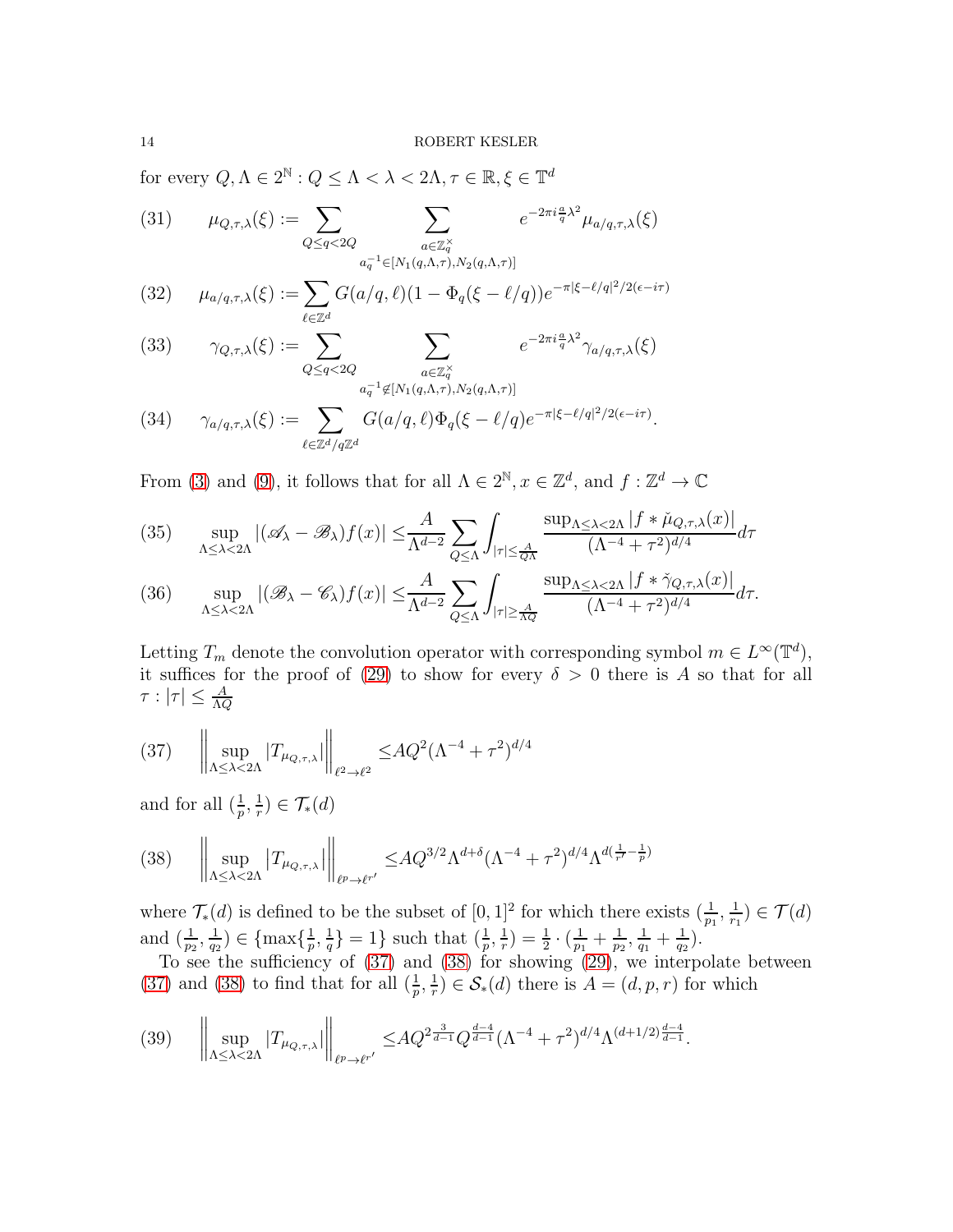Using [\(35\)](#page-13-2) and Minkowski's inequality allows us to write down

<span id="page-14-0"></span>
$$
(40) \qquad \left\| \sup_{\Lambda \leq \lambda < 2\Lambda} |\mathscr{A}_{\lambda} - \mathscr{B}_{\lambda}| \right\|_{\ell^{p} \to \ell^{r'}} \leq \frac{A}{\Lambda^{d-2}} \sum_{Q \leq \Lambda} \int_{|\tau| \leq \frac{A}{\Lambda Q}} \frac{\left\| T_{\mu_{Q,\tau,\lambda}} \right\|_{\ell^{p} \to \ell^{r'}}}{(\Lambda^{-4} + \tau^{2})^{d/4}} d\tau
$$

and then substituting [\(39\)](#page-13-3) into [\(40\)](#page-14-0) yields  $\forall \left(\frac{1}{n}\right)$  $\frac{1}{p}, \frac{1}{r}$ r  $\Big) \in \mathcal{S}_{*}(d)$ 

$$
\bigg\|\sup_{\Lambda\leq \lambda < 2\Lambda}|\mathscr{A}_\lambda-\mathscr{B}_\lambda| \bigg\|_{\ell^p\to \ell^{r'}}\leq A\Lambda^{-\frac{3d}{2(d-1)}}.
$$

The above estimate is even better than [\(29\)](#page-12-0). To prove [\(30\)](#page-12-1), it suffices to show that for every  $\delta > 0$  there is A such that for all  $\tau : |\tau| \geq \frac{A}{\Lambda Q}$ 

<span id="page-14-1"></span>(41) 
$$
\left\| \sup_{\Lambda \leq \lambda < 2\Lambda} |T_{\gamma_{Q,\tau,\lambda}}| \right\|_{\ell^2 \to \ell^2} \leq AQ^{2-d/2}
$$

and for all  $(\frac{1}{p}, \frac{1}{r})$  $(\frac{1}{r}) \in \mathcal{T}_{*}(d)$  and  $\delta > 0$ 

<span id="page-14-2"></span>(42) 
$$
\left\| \sup_{\Lambda \leq \lambda < 2\Lambda} |T_{\gamma_{Q,\tau,\lambda}}| \right\|_{\ell^{p} \to \ell^{r'}} \leq A Q^{3/2} \Lambda^{d+\delta} (\Lambda^{-4} + \tau^{2})^{d/4} \Lambda^{d(\frac{1}{r'} - \frac{1}{p})}.
$$

Indeed, interpolating between [\(41\)](#page-14-1) and [\(42\)](#page-14-2) yields that for all  $(\frac{1}{p}, \frac{1}{r})$  $(\frac{1}{r}) \in \mathcal{S}_{*}(d)$ 

<span id="page-14-3"></span>(43) 
$$
\left\| \sup_{\Lambda \leq \lambda < 2\Lambda} |T_{\gamma_{Q,\tau,\lambda}}| \right\|_{\ell^{p} \to \ell^{r'}} \leq A Q^{(2-d/2) \frac{3}{d-1}} Q^{\frac{3}{2} \frac{d-4}{d-1}} \Lambda^{-\eta} (\Lambda^{-4} + \tau^{2})^{\frac{d}{4} \frac{d-4}{d-1}} \Lambda^{d \frac{d-4}{d-1}}.
$$

Using [\(36\)](#page-13-4) and Minkowski's inequality allows us to write down

$$
(44) \quad \leq \frac{A}{\Lambda^{d-2+\eta}} \sum_{Q \leq \Lambda} \int_{|\tau| \geq \frac{A}{\Lambda Q}} \frac{\left\| \sup_{\ell^{p} \to \ell^{r'}}}{(\Lambda^{-4} + \tau^{2})^{d/4}} d\tau
$$

<span id="page-14-4"></span>and then substituting [\(43\)](#page-14-3) into [\(44\)](#page-14-4) yields for all  $\left(\frac{1}{n}\right)$  $\frac{1}{p}, \frac{1}{r}$ r  $\Big) \in \mathcal{S}_{*}(d)$  there is some  $\eta =$  $\eta(d, p, r) > 0$  such that

$$
\bigg\|\sup_{\Lambda\leq \lambda < 2\Lambda}|\mathscr B_\lambda-\mathscr C_\lambda|\bigg\|_{\ell^p\to\ell^{r'}}\leq A\Lambda^{-\eta}\Lambda^{d(\frac{1}{r'}-\frac{1}{p})}
$$

as desired.

Our motivation for introducing  $\mathcal{T}_{*}(d)$  is that it serves as the set of interpolation "midpoints" between the the boundary set  $\{(p, r) : \max\{\frac{1}{n}\}$  $\frac{1}{p},\frac{1}{r}$  $\left\{\frac{1}{r}\right\} = 1$ } and the region of continuous improving estimates, namely  $\mathcal{T}(d)$ , which turns out to be necessary because of an issue arising from the Kloosterman sum bound [\(28\)](#page-12-2). We now proceed to prove the  $\ell^2 \to \ell^2$  estimates [\(37\)](#page-13-0), [\(41\)](#page-14-1) before the  $\ell^p \to \ell^{r'}$  estimates [\(38\)](#page-13-1), and [\(42\)](#page-14-2).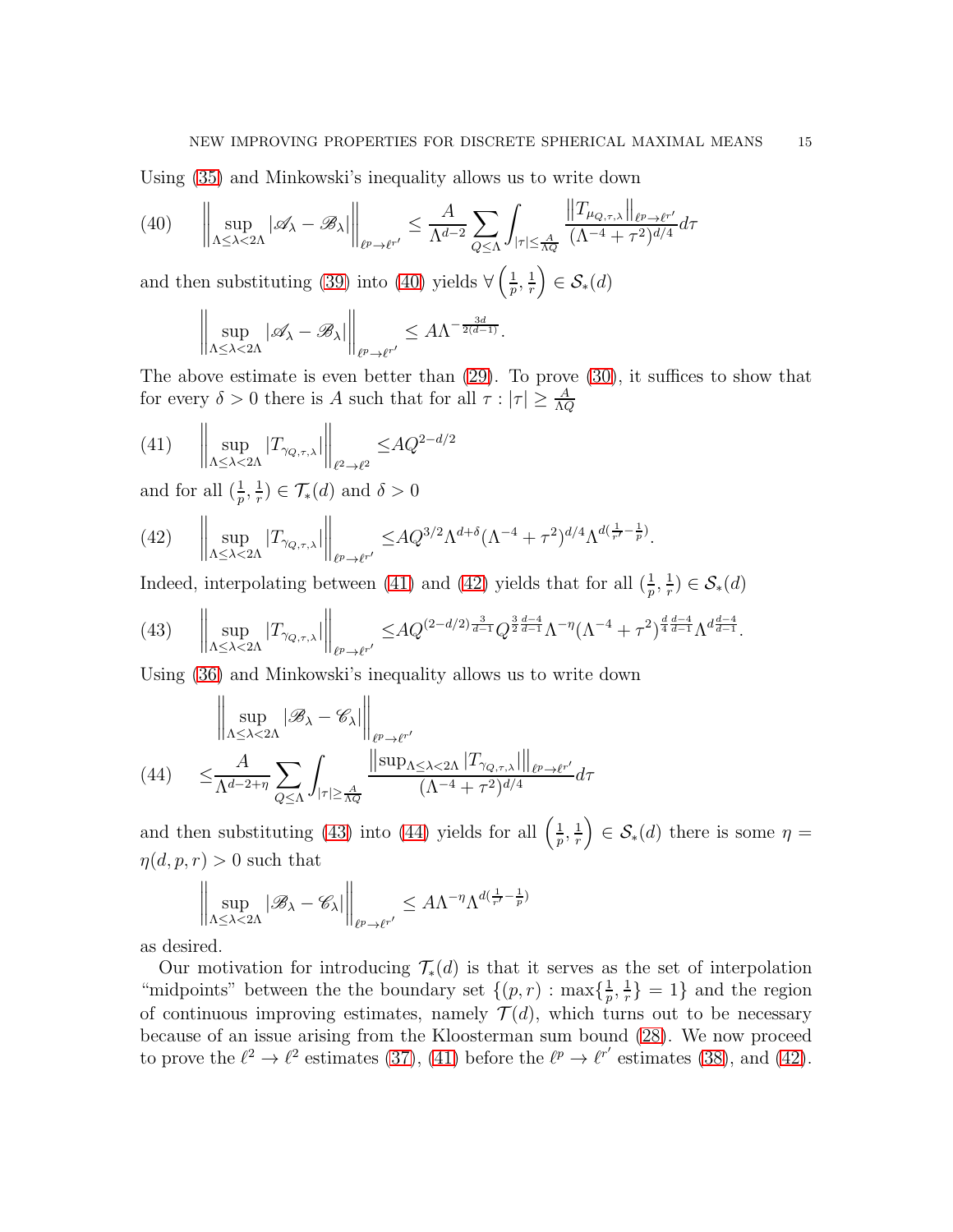Moreover, we shall highlight the precise place in the argument where the Kloosterman sum issue arises.

We begin the proof of [\(37\)](#page-13-0) with the triangle inequality:

<span id="page-15-0"></span>
$$
(45) \qquad \left\|\sup_{\Lambda\leq\lambda<2\Lambda}|T_{\mu_{Q,\tau,\lambda}}|\right\|_{\ell^2\to\ell^2}\leq\sum_{Q\leq q<2Q}\sum_{\substack{a\in\mathbb{Z}_q^\times\\ a_q^{-1}\in[N_1(q,\Lambda,\tau),\leq N_2(q,\Lambda,\tau)]}}\left\|\sup_{\Lambda\leq\lambda<2\Lambda}|T_{\mu_{a,q,\tau,\lambda}}|\right\|_{\ell^2\to\ell^2}.
$$

To handle the supremum over  $\lambda$ , we majorize

$$
\sup_{\Lambda \leq \lambda < 2\Lambda} |f * \check{\mu}_{a,q,\tau,\lambda}|
$$
\n
$$
\leq |f * \check{\mu}_{a,q,\tau,\Lambda}| + \left( \int_{\Lambda}^{2\Lambda} \frac{d}{d\lambda} |f * \check{\mu}_{a,q,\tau,\lambda}|^2 d\lambda \right)^{1/2}
$$
\n
$$
(46) \quad \leq |f * \check{\mu}_{a,q,\tau,\Lambda}| + \left( \int_{\Lambda}^{2\Lambda} \left| \frac{d}{d\lambda} f * \check{\mu}_{a,q,\tau,\lambda} \right|^2 d\lambda \right)^{1/2} \cdot \left( \int_{\Lambda}^{2\Lambda} |f * \check{\mu}_{a,q,\tau,\lambda}|^2 d\lambda \right)^{1/2}.
$$

<span id="page-15-1"></span>Using the definition of  $\mu_{a,q,\tau,\lambda}$  given by [32](#page-13-5) and the basic Gauss sum estimate [\(8\)](#page-5-4), we observe

<span id="page-15-2"></span>(47) 
$$
\|\mu_{a,q,\tau,\lambda}\|_{L^{\infty}(\mathbb{T}^d)} + \left\|\lambda \frac{d}{d\lambda} \mu_{a,q,\tau,\lambda}\right\|_{L^{\infty}(\mathbb{T}^d)} \leq A(\Lambda^{-4} + \tau^2)^{d/4}.
$$

Finally, note that  $(37)$  follows from  $(45)$ ,  $(46)$ , and  $(47)$ . The proof of  $(41)$  is just as short. Again, begin with

<span id="page-15-3"></span>(48) 
$$
\left\|\sup_{\Lambda\leq\lambda<2\Lambda}|T_{\gamma_{Q,\tau,\lambda}}|\right\|_{\ell^2\to\ell^2}\leq\sum_{Q\leq q<2Q}\sum_{\substack{a\in\mathbb{Z}_q^\times\\ a_q^{-1}\notin[N_1(q,\Lambda,\tau),\leq N_2(q,\Lambda,\tau)]}}\left\|\sup_{\Lambda\leq\lambda<2\Lambda}|T_{\gamma_{a,q,\tau,\lambda}}|\right\|_{\ell^2\to\ell^2}.
$$

To handle the supremum over  $\lambda$ , we employ the pointwise bound

$$
\sup_{\Lambda \leq \lambda < 2\Lambda} |f * \check{\gamma}_{a,q,\tau,\lambda}|
$$
\n
$$
(49) \leq |f * \check{\gamma}_{a,q,\tau,\Lambda}| + \left(\int_{\Lambda}^{2\Lambda} \left|\frac{d}{d\lambda} f * \check{\gamma}_{a,q,\tau,\lambda}\right|^2 d\lambda\right)^{1/2} \cdot \left(\int_{\Lambda}^{2\Lambda} |f * \check{\gamma}_{a,q,\tau,\lambda}|^2 d\lambda\right)^{1/2}.
$$

<span id="page-15-4"></span>Using the definition of  $\check{\gamma}_{a,q,\tau,\lambda}$  given by [\(34\)](#page-13-6) and the basis Gauss sum estimate [\(8\)](#page-5-4), we observe

<span id="page-15-5"></span>(50) 
$$
\|\gamma_{a,q,\tau,\lambda}\|_{L^{\infty}(\mathbb{T}^d)} + \left\|\lambda \frac{d}{d\lambda} \gamma_{a,q,\tau,\lambda}\right\|_{L^{\infty}(\mathbb{T}^d)} \leq A Q^{-d/2}.
$$

Like before,  $(41)$  follows from  $(48)$ ,  $(49)$ , and  $(50)$ .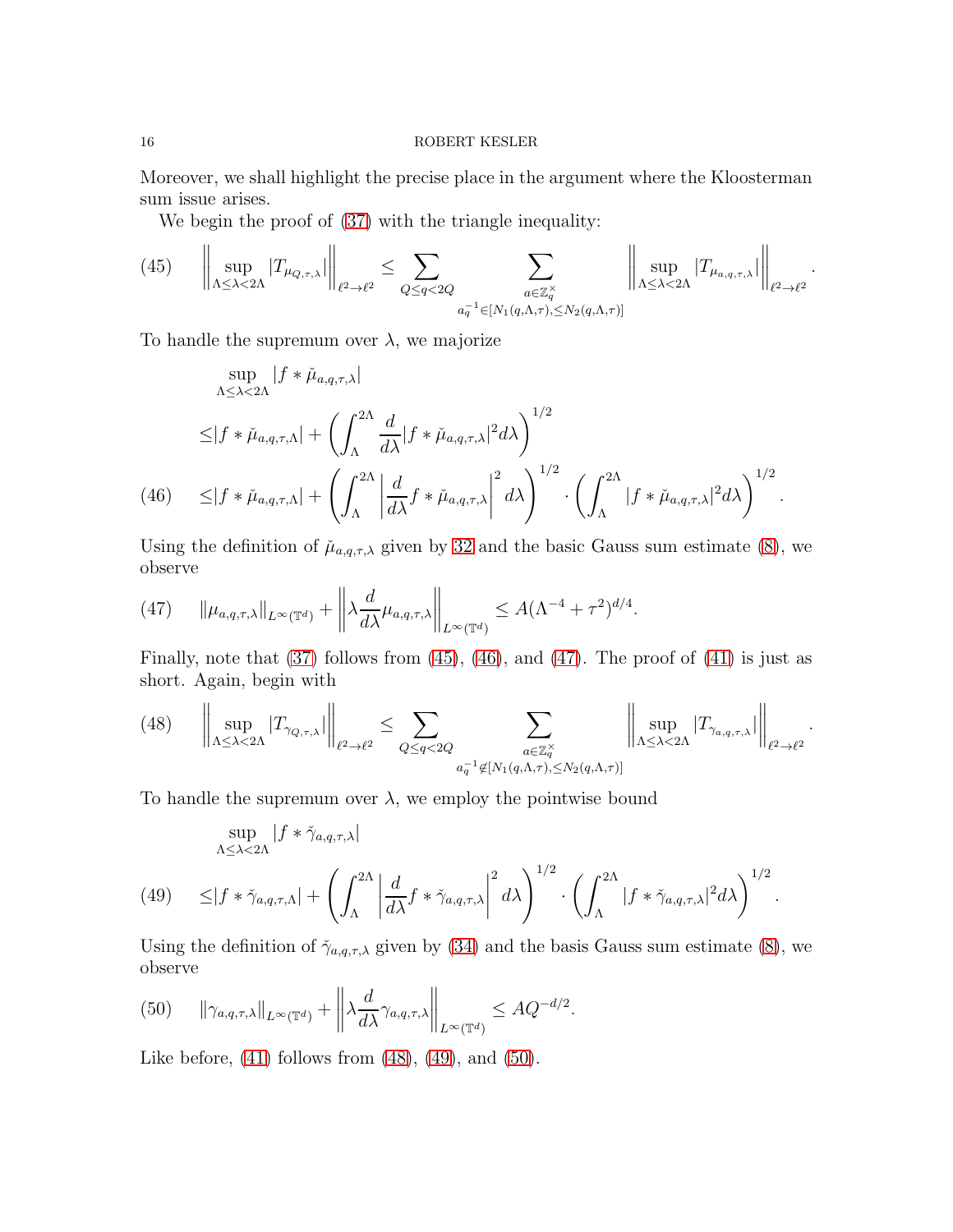It therefore remains to show [\(37\)](#page-13-0) and [\(38\)](#page-13-1). As an intermediate goal, we prove for every  $f: \mathbb{Z}^d \to \mathbb{C}, \delta > 0$ , and  $x \in \mathbb{Z}^d$ 

<span id="page-16-0"></span>(51) 
$$
|f * (1_{|\cdot| \neq \lambda} \check{\mu}_{Q,\tau,\lambda})(x)| \leq AQ^{3/2} \Lambda^{d+\delta} (\Lambda^{-4} + \tau^2)^{d/4} (|f|^{1+\delta} * \check{\Phi}_{\Lambda}(x))^{\frac{1}{1+\delta}}
$$

<span id="page-16-1"></span>(52) 
$$
|f * (1_{|\cdot| \neq \lambda} \check{\gamma}_{Q,\tau,\lambda})(x)| \leq A Q^{3/2} \Lambda^{d+\delta} (\Lambda^{-4} + \tau^2)^{d/4} (|f|^{1+\delta} * \check{\Phi}_{\Lambda}(x))^{\frac{1}{1+\delta}}.
$$

To this end, we use [\(31\)](#page-13-7) and [\(33\)](#page-13-8) to observe

<span id="page-16-2"></span>(53) 
$$
\frac{\tilde{\mu}_{Q,\tau,\lambda}(n)}{(\epsilon - i\tau)^{d/2}} = \sum_{Q \leq q < 2Q} \sum_{\substack{a \in \mathbb{Z}_q^\times \\ a_q^{-1} \in [N_1(q,\Lambda,\tau),N_2(q,\Lambda,\tau)]}} e^{2\pi i a \frac{(|n|^2 - \lambda^2)}{q}} e^{-\pi |\cdot|^2 (\epsilon - i\tau)} \ast (\delta_0 - \check{\Phi}_q)(n)
$$
\n(54) 
$$
\frac{\check{\gamma}_{Q,\tau,\lambda}(n)}{(\epsilon - i\tau)^{d/2}} = \sum_{Q \leq q < 2Q} \sum_{\substack{a \in \mathbb{Z}_q^\times \\ a_q^{-1} \notin [N_1(q,\Lambda,\tau),N_2(q,\Lambda,\tau)]}} e^{2\pi i a \frac{(|n|^2 - \lambda^2)}{q}} e^{-\pi |\cdot|^2 (\epsilon - i\tau)} \ast \check{\Phi}_q(n),
$$

where the convolutions appearing on the right sides of the above display are taken in the continuous sense and  $\delta_0$  is the Dirac delta function. By Lemma [9](#page-12-3) and the above kernel identities, we obtain for every  $\delta > 0$  and  $n \in \mathbb{Z}^d : |n| \neq \lambda$ 

$$
\frac{|\check{\mu}_{Q,\tau,\lambda}(n)|+|\check{\gamma}_{Q,\tau,\lambda}(n)|}{(\Lambda^{-4}+\tau^2)^{d/4}}\leq\!AQ^{1/2+\delta}\Lambda^d\left[\sum_{Q\leq q<2Q}(|n|^2-\lambda^2,q)^{1/2}\right]|\check{\Phi}_\Lambda(n)|.
$$

The right side of above display is  $O_{\delta}(Q^{3/2}\Lambda^{d+\delta}|\check{\Phi}_{\Lambda}(n)|)$  for every  $\delta > 0$ , and so the estimates [\(51\)](#page-16-0) and [\(52\)](#page-16-1) hold. As a corollary, we have for all  $(\frac{1}{p}, \frac{1}{r})$  $\frac{1}{r}) : \frac{1}{p} + \frac{1}{r} \geq 1$ 

<span id="page-16-6"></span>
$$
(55) \qquad \left\| \sup_{\Lambda \leq \lambda < 2\Lambda} |T_{\mathcal{F}_{\mathbb{Z}^d}(1_{|\cdot| \neq \lambda \check{\mu}_{Q,\tau,\lambda})}|} \right\|_{\ell^p \to \ell^{r'}} \leq A Q^{3/2} \Lambda^{d+\delta} (\Lambda^{-4} + \tau^2)^{d/4} \Lambda^{d(\frac{1}{r'} - \frac{1}{p})}
$$

A complication emerges in the case when  $|n| = \lambda$ , as there is no cancellation in the Kloosterman sum. For this reason, the argument uses the region of interpolation "midpoints" given by  $\mathcal{T}_{*}(d)$ , and in particular, the fact that for all  $(\frac{1}{p}, \frac{1}{r})$  $(\frac{1}{r}) \in \mathcal{T}_{*}(d)$ 

<span id="page-16-5"></span>
$$
(56) \qquad \left\|\sup_{\Lambda\leq\lambda<2\Lambda}|T_{\mathcal{F}_{\mathbb{Z}^d}(1_{|\cdot|\neq\lambda}\check{\mu}_{Q,\tau,\lambda})}|\right\|_{\ell^p\to\ell^{r'}}\leq AQ^{3/2}\Lambda^d(\Lambda^{-4}+\tau^2)^{d/4}\Lambda^{d(\frac{1}{r'}-\frac{1}{p})}.
$$

Indeed, this claim follows by observing from [\(53\)](#page-16-2) that for all  $(\frac{1}{p}, \frac{1}{r})$  $(\frac{1}{r})$  : max $\{\frac{1}{p}\}$  $\frac{1}{p},\frac{1}{r}$  $\frac{1}{r}$ } = 1

<span id="page-16-3"></span>
$$
(57) \qquad \left\| \sup_{\Lambda \leq \lambda < 2\Lambda} |T_{\mathcal{F}_{\mathbb{Z}^d}(1_{|\cdot| \neq \lambda} \check{\mu}_{Q,\tau,\lambda})}| \right\|_{\ell^{p} \to \ell^{r'}} \leq A Q^2 \Lambda^d (\Lambda^{-4} + \tau^2)^{d/4} \Lambda^{d(\frac{1}{r'} - \frac{1}{p})}
$$

while a direct transference to the continuous case yields for all  $(\frac{1}{p}, \frac{1}{r})$  $(\frac{1}{r}) \in \mathcal{T}(d)$ 

<span id="page-16-4"></span>
$$
(58) \quad \left\| \sup_{\Lambda \leq \lambda < 2\Lambda} |T_{\mathcal{F}_{\mathbb{Z}^d}(1_{|\cdot| \neq \lambda} \check{\mu}_{Q,\tau,\lambda})}| \right\|_{\ell^p \to \ell^{r'}} \leq A Q \Lambda^d (\Lambda^{-4} + \tau^2)^{d/4} \Lambda^{d(\frac{1}{r'} - \frac{1}{p})},
$$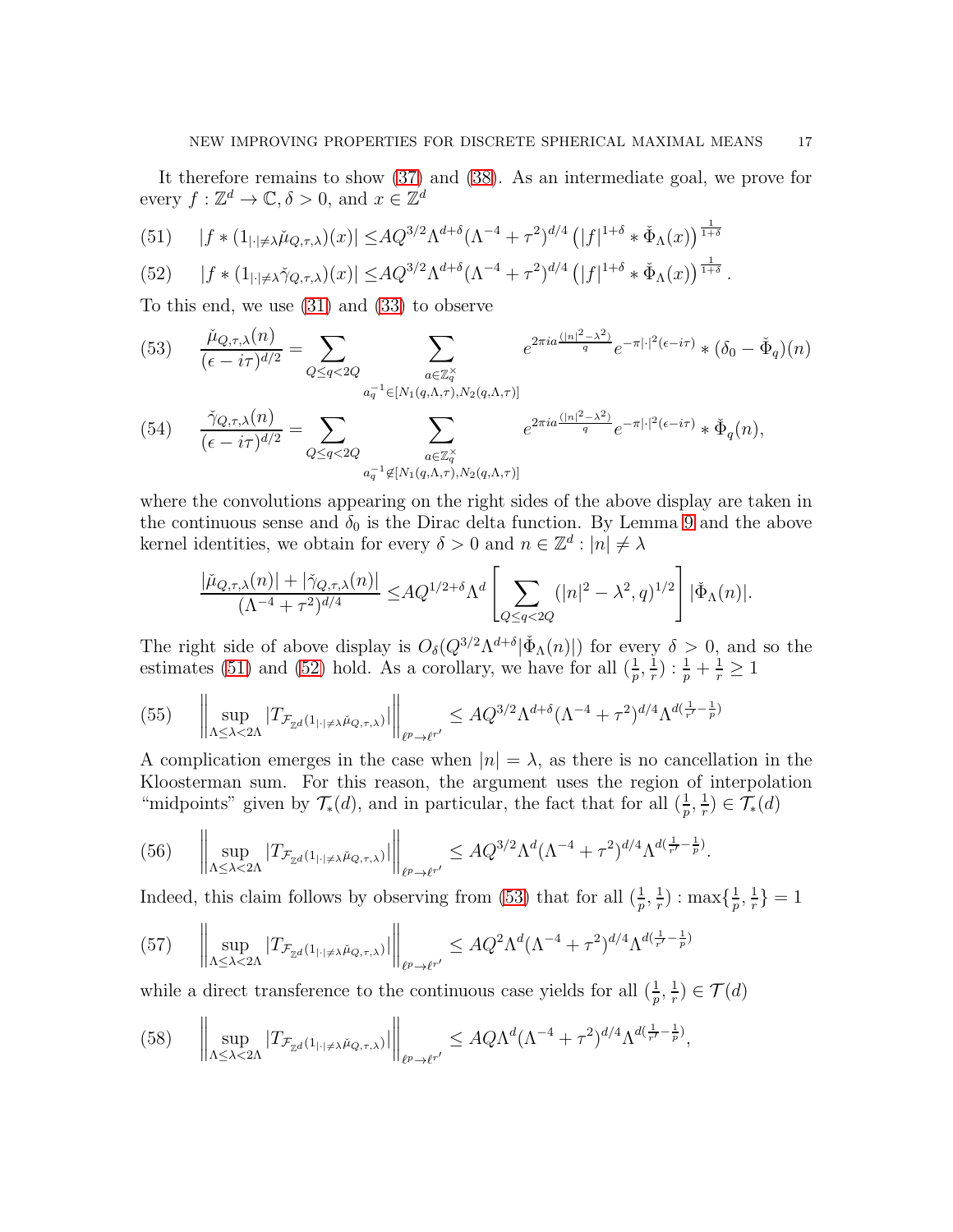where we recall  $\mathcal{T}(d)$  from the statement of Theorem [1.](#page-1-0) Indeed, using [\(53\)](#page-16-2) and (53), we obtain for every  $n \in \mathbb{Z}^d : |n| = \lambda$ 

$$
\frac{|\check{\mu}_{Q,\tau,\lambda}(n)| + |\check{\gamma}_{Q,\tau,\lambda}(n)|}{(\Lambda^{-4} + \tau^2)^{d/4}} \le AQ^2
$$
  

$$
\le AQ^2 \Lambda^{d-1} \frac{\mathbb{1}_{dist(\cdot, \{|\cdot| = \lambda\}) \le 1}(n)}{\Lambda^{d-1}}
$$
  

$$
\le AQ \Lambda^d \frac{\mathbb{1}_{dist(\cdot, \{|\cdot| = \lambda\}) \le 1}(n)}{\Lambda^{d-1}}.
$$

Interpolating between [\(57\)](#page-16-3) and [\(58\)](#page-16-4) yields [\(56\)](#page-16-5). On account of [\(55\)](#page-16-6) and [\(56\)](#page-16-5), the triangle inequality then yields [\(38\)](#page-13-1), that is for all  $(\frac{1}{p}, \frac{1}{r})$  $(\frac{1}{r}) \in \mathcal{T}_{*}(d)$ 

(59) 
$$
\left\| \sup_{\Lambda \leq \lambda < 2\Lambda} |T_{\mu_{Q,\tau,\lambda}}| \right\|_{\ell^p \to \ell^{r'}} \leq A Q^{3/2} \Lambda^{d+\delta} (\Lambda^{-4} + \tau^2)^{d/4} \Lambda^{d(\frac{1}{r'} - \frac{1}{p})}.
$$

A similar line of reasoning yields [\(42\)](#page-14-2), that is for all  $(\frac{1}{p}, \frac{1}{r})$  $(\frac{1}{r}) \in \mathcal{T}_{*}(d)$  and  $\delta > 0$ 

$$
(60) \qquad \left\| \sup_{\Lambda \leq \lambda < 2\Lambda} |T_{\gamma_{Q,\tau,\lambda}}| \right\|_{\ell^p \to \ell^{r'}} \leq A Q^{3/2} \Lambda^{d+\delta} (\Lambda^{-4} + \tau^2)^{d/4} \Lambda^{d(\frac{1}{r'} - \frac{1}{p})}.
$$

Corollary 10. Let  $d \geq 5$  and  $\left(\frac{1}{n}\right)$  $\frac{1}{p},\frac{1}{r}$  $\mathcal{F}_r^1$   $\in \mathcal{R}_*(d)$ . Then there is  $A = A(d, p, r)$  such that

$$
\bigg\|\sup_{\Lambda\leq\lambda<2\Lambda}|\mathscr{A}_\lambda|\bigg\|_{\ell^p\to\ell^{r'}}\leq A\Lambda^{d(1/r'-1/p)}\qquad\forall\Lambda\in 2^\mathbb{N}.
$$

*Proof.* By Theorems [6](#page-8-0) and [7,](#page-11-3) it follows that for all  $d \geq 5$  and  $(\frac{1}{p}, \frac{1}{r})$  $(\frac{1}{r}) \in \mathcal{S}_{*}(d)$  there is  $A = A(d, p, r)$  such that

<span id="page-17-1"></span>(61) 
$$
\left\| \sup_{\Lambda \leq \lambda < 2\Lambda} |\mathscr{A}_{\lambda}| \right\|_{\ell^p \to \ell^{r'}} \leq A \Lambda^{d(1/r'-1/p)} \quad \forall \Lambda \in 2^{\mathbb{N}}.
$$

<span id="page-17-0"></span>Then interpolate [\(61\)](#page-17-1) with the trivial  $\ell^{\infty} \to \ell^{\infty}$  bound for  $\sup_{\Lambda \leq \lambda \leq 2\Lambda} |\mathscr{A}_{\lambda}|$ .

# 5. New Sparse Bounds for  $\sup_{\lambda} |\mathscr{A}_{\lambda}|$

We begin by recalling Theorem 16 from [\[3\]](#page-24-1).

<span id="page-17-2"></span>**Theorem 11.** Let T be an operator on  $\mathbb{Z}^d$  satisfying the property that for some  $p,r:\frac{1}{p}+\frac{1}{r} > 1$  there is an A such that for all finite sets  $E_1, E_2 \subset \mathbb{Z}^d$  and  $|f| \leq$  $1_{E_1}, |g| \leq 1_{E_2}$ , there is a sparse collection S such that

$$
|\langle Tf, g \rangle| \leq A \Lambda_{\mathcal{S},p,r}(1_{E_1}, 1_{E_2}).
$$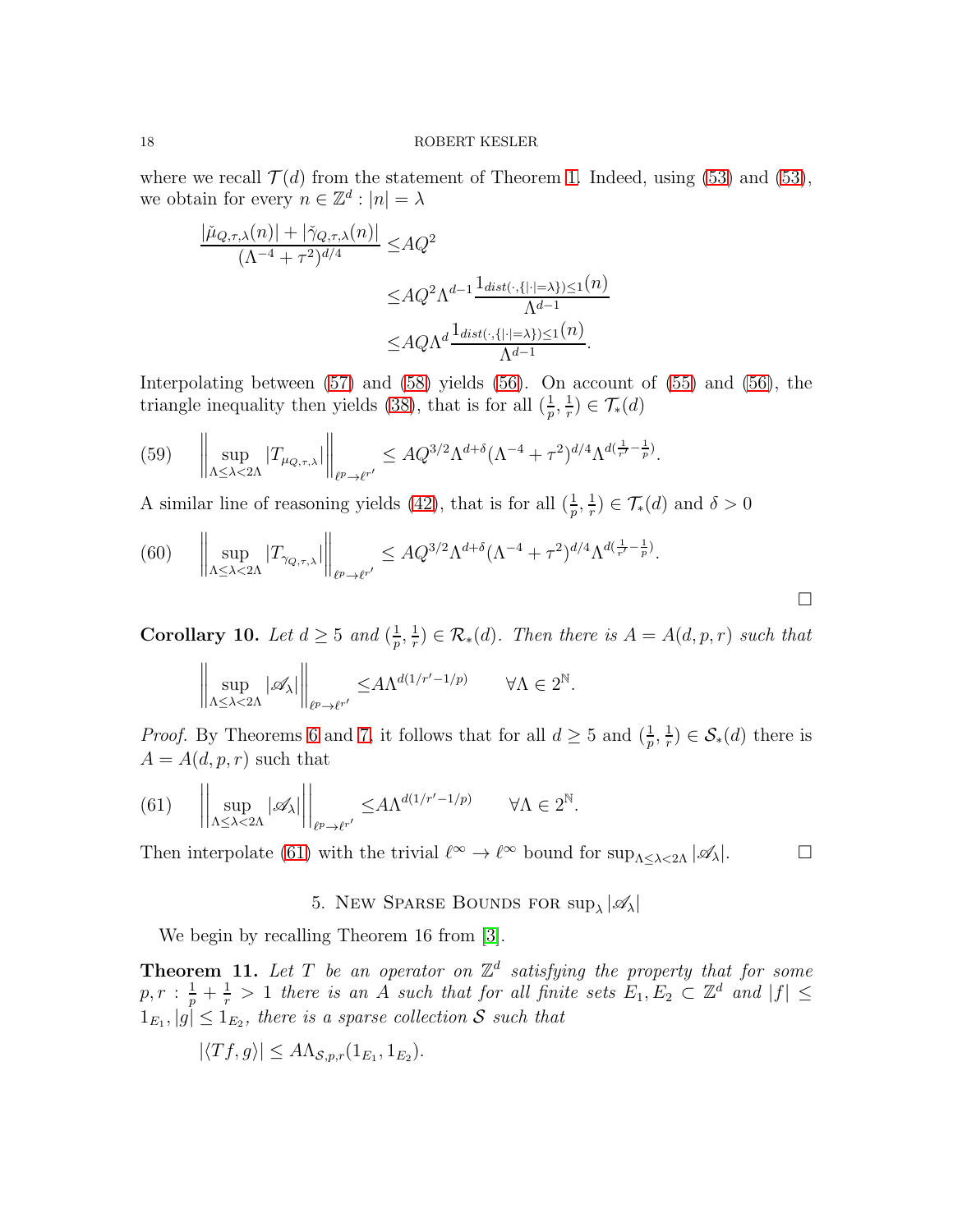Then for every  $\tilde{p} > p, \tilde{r} > r$  such that  $\frac{1}{\tilde{p}} + \frac{1}{\tilde{r}} > 1$  there is A such that for all finitely supported  $f, g : \mathbb{Z}^d \to \mathbb{C}$  there is a sparse collection S such that

 $|\langle Tf, g \rangle| \leq A \Lambda_{\mathcal{S}, \tilde{p}, \tilde{r}}(f, g).$ 

There is a continuous version of Theorem 16, which is shown via a similar proof.

<span id="page-18-1"></span>**Theorem 12.** For all  $d \geq 5$ 

(62) 
$$
\left\| \sup_{\lambda \in \tilde{\Lambda}} |\mathscr{A}_{\lambda}| : (p, r) \right\| < \infty \quad \forall \left( \frac{1}{p}, \frac{1}{r} \right) \in \mathcal{R}_{*}(d).
$$

Proof. By Theorem [11,](#page-17-2) it suffices to show

<span id="page-18-0"></span>(63) 
$$
\left\| \sup_{\lambda \in \tilde{\Lambda}} |\mathscr{A}_{\lambda}| : (p, r) \right\|_{restricted} < \infty \quad \forall \left( \frac{1}{p}, \frac{1}{r} \right) \in \mathcal{R}_{*}(d).
$$

To this end, let  $(\frac{1}{p}, \frac{1}{r})$  $\frac{1}{r}$ )  $\in \mathcal{R}_{*}(d)$  along with  $|f| \leq 1_{E_1}$  and  $|g| \leq 1_{E_2}$ . Pick a dyadic cube  $E \subset \mathbb{Z}^d$  such that  $3E \supset E_1 \cup E_2$  and let  $\mathcal{Q}(E)$  be those dyadic stopping cubes of  $3E$  such that

$$
\left\langle 1_{3E} \sup_{\lambda \in \tilde{\Lambda}} \mathcal{A}_{\lambda} 1_{E_1} \right\rangle_{Q,p} \geq C_0 \langle 1_{E_1} \rangle_{3E,p}
$$
\n
$$
\left\langle 1_{E_1} \rangle_{5Q,1} \geq C_0 \langle 1_{E_1} \rangle_{3E,1}
$$
\n
$$
\left\langle 1_{E_2} \rangle_{5Q,1} \geq C_0 \langle 1_{E_2} \rangle_{3E,1}
$$
\n
$$
\left\langle \left( \sum_{N \in 2^{\mathbb{N}}} |M_p(P_N \chi_{E_1})|^2 \right)^{1/2} \right\rangle_{3Q,p(1+\delta)} \geq C_0 \langle \chi_{E_1} \rangle_{3E,p(1+\delta)}
$$
\n
$$
\left\langle \left( \sum_{\Lambda \in 2^{\mathbb{N}}} |M_r(\chi_{S_{\Lambda} \cap E_2})|^2 \right)^{1/2} \right\rangle_{3Q,r(1+\delta)} \geq C_0 \langle \chi_{E_2} \rangle_{3E,r(1+\delta)}
$$

for some  $\delta = \delta(d, p, r) > 0$  to be determined later. It follows that for large enough constant  $C_0$  we have that the collection  $\mathcal{Q}(E)$  satisfies  $\sum_{Q \in \mathcal{Q}(E)} |Q| \leq \frac{|E|}{100}$ . Moreover, note that by the stopping condition,

(64) 
$$
1_{(\bigcup_{\mathcal{Q}(E)} Q)^c} 1_{3E} \sup_{\lambda \in \tilde{\Lambda}} \mathcal{A}_{\lambda} 1_{E_1} \leq A \langle 1_{E_1} \rangle_{3E, p}.
$$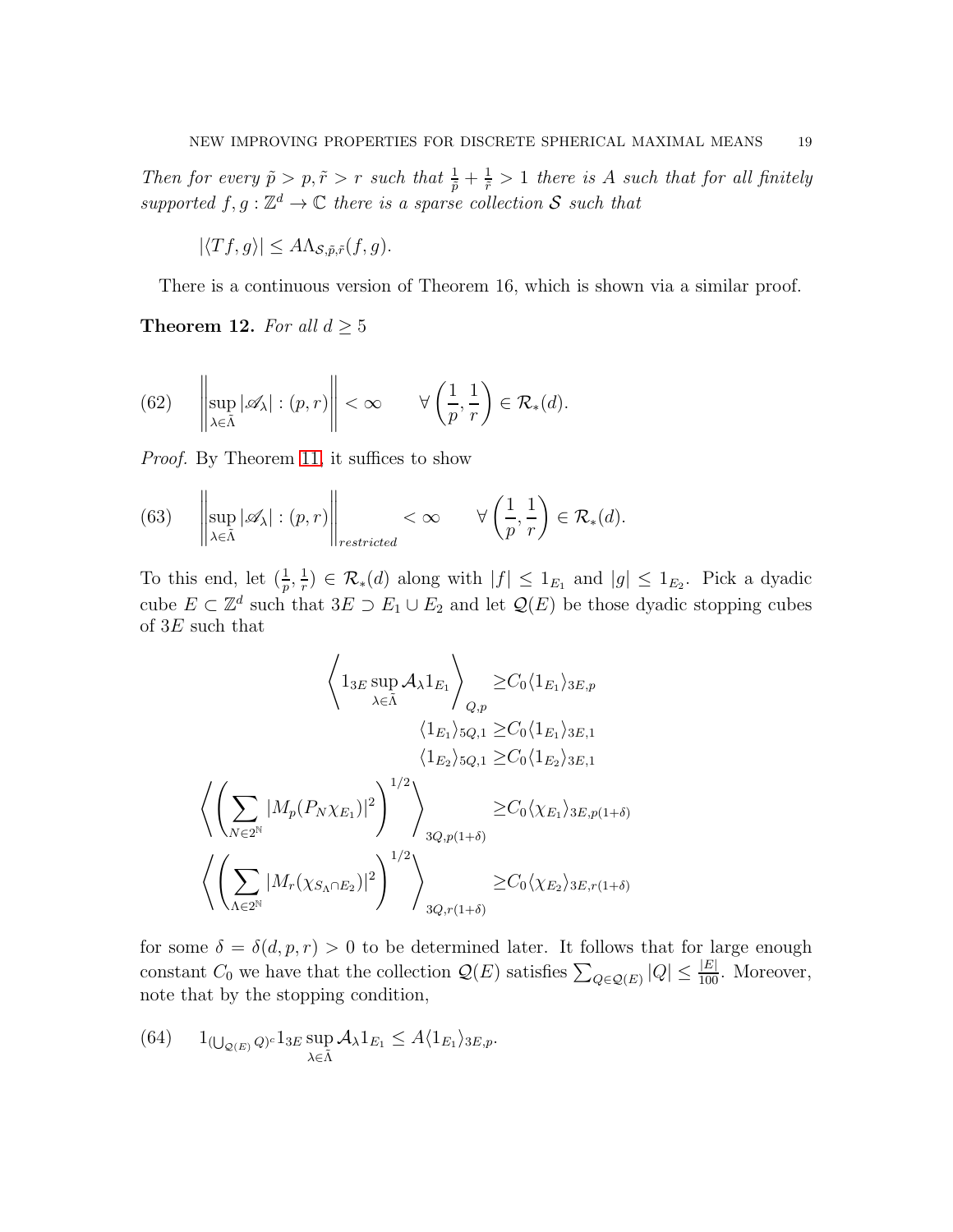Therefore, we observe

$$
\left| \langle \sup_{\lambda} |\mathscr{A}_{\lambda} f |, g \rangle \leq \left| \langle \sup_{\lambda} \mathcal{A}_{\lambda} 1_{E_1}, 1_{E_2} \rangle \right|
$$
  

$$
\leq \sum_{Q \in \mathcal{Q}(E)} \langle 1_Q \sup_{\lambda} \mathscr{A}_{\lambda} 1_{E_1}, 1_{E_2} \rangle + A \langle 1_{E_1} \rangle_{3E, p} \langle 1_{E_2} \rangle_{3E, r} |E|.
$$

In fact, it shall suffice to show

<span id="page-19-0"></span>(65) 
$$
\left\langle \sum_{Q \in \mathcal{Q}(E)} 1_Q \sup_{\lambda} \mathscr{A}_{\lambda}(1_{(3Q)^c} 1_{E_1}), 1_{E_2} \right\rangle \leq A \langle 1_{E_1} \rangle_{3E,p} \langle 1_{E_2} \rangle_{3E,r} |E|.
$$

Indeed, we shall be able to recurse on

$$
\sum_{Q \in \mathcal{Q}(E)} \langle 1_Q \sup_{\lambda} \mathscr{A}_{\lambda}(1_{3Q} 1_{E_1}), 1_{E_2} \rangle
$$

by letting each Q play the role that E played before and thereby generate a pre-sparse collection  $\tilde{\mathcal{S}} = \{3Q\}$  for which

$$
|\langle \sup_{\lambda} |\mathcal{A}_{\lambda} f|, g \rangle| \le A \sum_{3Q \in \tilde{S}} \langle 1_{E_1} \rangle_{3Q, p} \langle 1_{E_2} \rangle_{3Q, r} |Q|.
$$

As there is a sparse form  $\Lambda_{S,p,r}(1_{E_1}, 1_{E_2})$  which dominates  $\Lambda_{\tilde{S},p,r}(1_{E_1}, 1_{E_2})$ , [\(63\)](#page-18-0) holds. By restricted interpolation, we note that is actually suffices to prove [\(65\)](#page-19-0) for  $(\frac{1}{p}, \frac{1}{r})$  $(\frac{1}{r})$ arbitrarily close to the 4 extremal points in  $\mathcal{R}_*(d)$ . That is, we just need that for each of the extremal points there is a sequence of  $(\frac{1}{p}, \frac{1}{r})$  $(\frac{1}{r})$  tuples converging to the extremal point for which [\(65\)](#page-19-0) always holds. For the extremal point  $\mathcal{R}_{d,1,*} = (0,1)$ , [\(65\)](#page-19-0) follows immediately from trivial estimate  $\|\sup_{\lambda \in \tilde{\Lambda}} |\mathscr{A}_{\lambda}| \|_{\ell^{\infty} \to \ell^{\infty}} < \infty$ . To handle  $\mathcal{R}_{d,2,*}\,=\,(\frac{d-2}{d},\frac{2}{d}% )\,\mathcal{Z}_{d}^{A}$  $\frac{2}{d}$ , we take any sequence  $\{1/p_j\}_{j\in\mathbb{N}}$  contained in the interval  $(0, \frac{d-2}{d})$ for which  $1/p_j \rightarrow -\frac{d-2}{d}$ . Then  $(1/p_j, 1-1/p_j) \rightarrow (\frac{d-2}{d}, \frac{2}{d})$  $\frac{2}{d}$ ) and [\(65\)](#page-19-0) holds at each  $(1/p_j, 1-1/p_j)$  since for all  $j \in \mathbb{N}$ 

$$
\left\| \sum_{Q \in \mathcal{Q}(E)} 1_Q \sup_{\lambda} \mathscr{A}_{\lambda}(1_{(3Q)^c} 1_{E_1}) \right\|_{\ell^{p_j}(\mathbb{Z}^d)} \le \left\| \sum_{Q \in \mathcal{Q}(E)} 1_Q \sup_{\lambda} \mathscr{A}_{\lambda}(1_{E_1}) \right\|_{\ell^{p_j}(\mathbb{Z}^d)}
$$

$$
+ \left\| \sum_{Q \in \mathcal{Q}(E)} 1_Q \sup_{\lambda} \mathscr{A}_{\lambda}(1_{3Q} 1_{E_1}) \right\|_{\ell^{p_j}(\mathbb{Z}^d)}
$$

$$
\le A |E_1|^{1/p_j}.
$$

We now proceed to the two remaining extremal points  $\mathcal{R}_{d,3,*} = \left(\frac{d-2}{d}, \frac{d-2}{d}\right)$  and  $\mathcal{R}_{d,4,*} =$  $(1)$ 2  $\int d^2 - d$  $d^2 + 1$  $+1\right)\frac{d-4}{1}$  $d-1$  $+$  $3/2$  $d-1$ , 1 2  $\int d^2 - d + 2$  $d^2 + 1$  $+1\right)\frac{d-4}{1}$  $d-1$  $+$  $3/2$  $d-1$  $\lambda$ .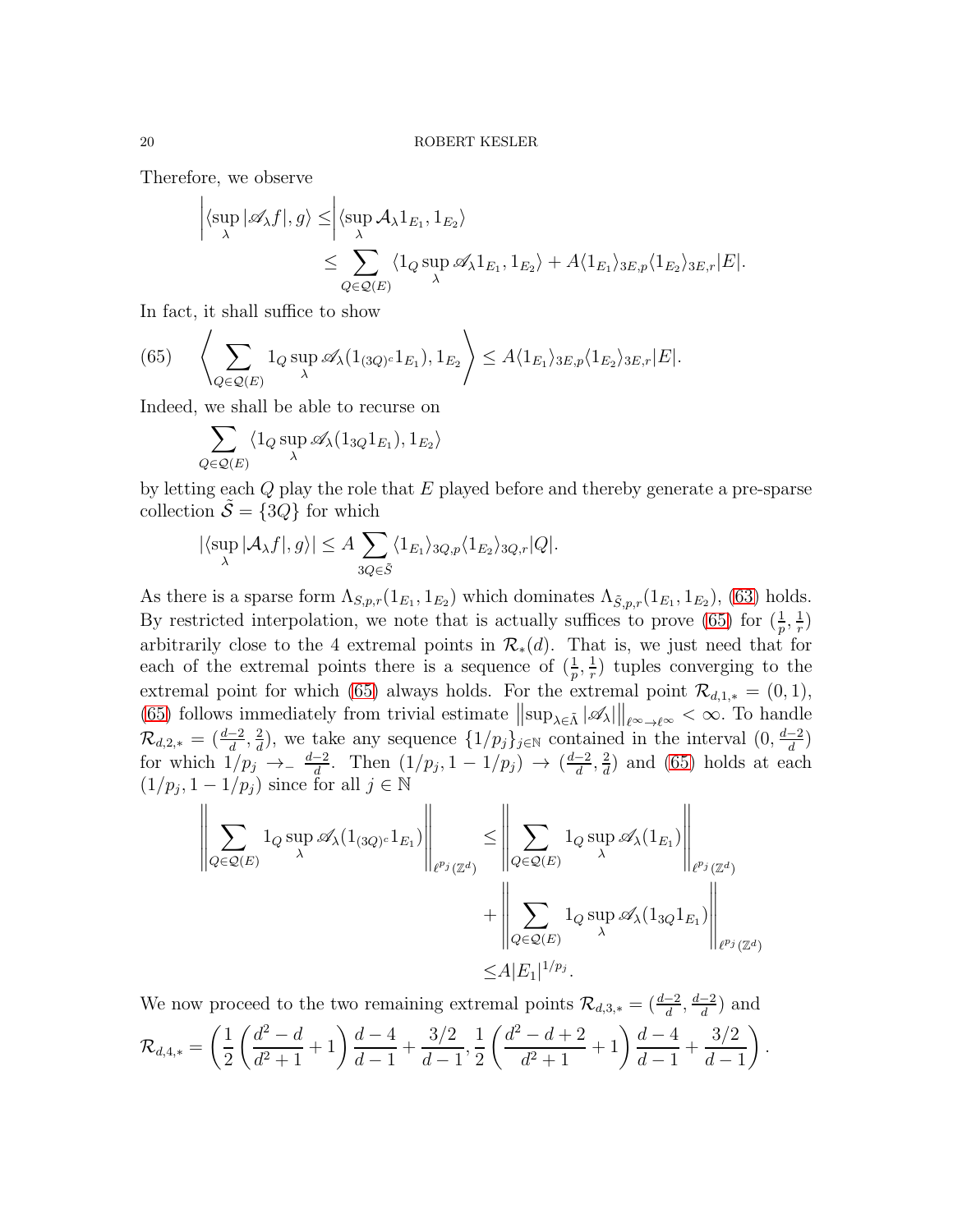To this end, we assign

$$
\mathcal{Q}_{\Lambda}(E) := \{ R \in \mathcal{D} | \Lambda \le \ell(R) \le 2\Lambda \text{ and } \exists Q \in \mathcal{Q}(E) : Q \subset R \}
$$

and observe

<span id="page-20-1"></span>(66) 
$$
\left\langle \sum_{Q \in \mathcal{Q}(E)} 1_Q \sup_{\Lambda} \sup_{\Lambda \leq \lambda < 2\Lambda} \left| \mathscr{A}_{\lambda}(1_{(3Q)^c} 1_{E_1}) \right|, 1_{E_2} \right\rangle
$$

$$
\leq \left\langle \sum_{\substack{\Lambda \in 2^{\mathbb{N}} \\ \Lambda \leq A\ell(E)}} \sum_{R \in \mathcal{Q}_{\Lambda}(E)} 1_{S_{\Lambda} \cap R} \sup_{\Lambda \leq \lambda < 2\Lambda} \left| \mathscr{A}_{\lambda}(1_{5R} 1_{E_1}) \right|, 1_{E_2} \right\rangle
$$

where  $S_{\Lambda} := \{x \in \mathbb{Z}^d : \arg \max_{\Lambda} \sup_{\Lambda \leq \lambda < 2\Lambda} \mathscr{A}_{\lambda} 1_{E_1}(x) = \Lambda \},$  so that  $\{S_{\Lambda}\}_{{\Lambda \in 2^{\mathbb{N}}}}$  forms a partition of  $\mathbb{Z}^d$ . Our first claim is that for all  $(\frac{1}{p}, \frac{1}{r})$  $(\frac{1}{r}) \in \mathcal{Q}_*(d)$ 

<span id="page-20-0"></span>(67) 
$$
\left\langle \sum_{\substack{\Lambda \in 2^{\mathbb{N}} \\ \Lambda \leq A\ell(E)}} \sum_{R \in \mathcal{Q}_{\Lambda}(E)} 1_{S_{\Lambda} \cap R} \sup_{\Lambda \leq \lambda < 2\Lambda} |\mathscr{C}_{\lambda}(1_{5R}1_{E_1})|, 1_{E_2} \right\rangle \leq A \langle 1_{E_1} \rangle_{3E, p} \langle 1_{E_2} \rangle_{3E, r} |E|.
$$

Indeed, we begin by observing

$$
\left\|\sum_{\substack{\Lambda\in 2^{\mathbb{N}}\\ \Lambda\leq A\ell(E)}}\sum_{R\in \mathcal{R}_\Lambda(E)}\mathbf{1}_{S_\Lambda\cap R}\sup_{\Lambda\leq \lambda < 2\Lambda}|\mathscr{C}_{Q,\lambda}(\mathbf{1}_{5R}\mathbf{1}_{E_1})|\right\|_{\ell^2\to \ell^2}\leq AQ^{2-d/2}
$$

and break apart the above display by showing  $O(\langle 1_{E_1} \rangle_{3E,p} \langle 1_{E_2} \rangle_{3E,r} |E|)$  bounds for

$$
I:=\Bigg\langle\sum_{\substack{\Lambda\in 2^{\mathbb{N}}\\ \Lambda\leq A\ell(E)}}\sum_{R\in\mathcal{Q}_{\Lambda}(E)}\mathbf{1}_{S_{\Lambda}\cap R}\sup_{\Lambda\leq\lambda<2\Lambda}\left|\mathscr{C}_{\lambda}(\mathbf{1}_{(5R)^c}\mathbf{1}_{E_1})\right|,\mathbf{1}_{E_2}\Bigg\rangle
$$

and

$$
II:=\Bigg\langle\sum_{\substack{\Lambda\in 2^{\mathbb{N}}\\ \Lambda\leq A\ell(E)}}\sum_{R\in\mathcal{Q}_{\Lambda}(E)}1_{S_{\Lambda}\cap R}\sup_{\Lambda\leq\lambda<2\Lambda}\left|\mathscr{C}_{\lambda}(1_{E_{1}})\right|,1_{E_{2}}\Bigg\rangle\,.
$$

For *I*, we obtain for all  $1 \le q \le \Lambda$ ,  $a \in \mathbb{Z}_q^{\times}$ , and  $R \in \mathcal{R}_{\Lambda}(E)$ 

$$
1_R \cdot \sup_{\Lambda \leq \lambda < 2\Lambda} |\mathscr{C}_{a,q,\lambda}(1_{(5R)^c} 1_{E_1})| \leq \frac{A}{\Lambda^5} 1_R \cdot 1_{E_1} * |\check{\Phi}_{\Lambda}|.
$$

Now summing on  $1 \le q \le \Lambda$  and  $a \in \mathbb{Z}_q^{\times}$  yields

$$
\sum_{\substack{\Lambda \in 2^{\mathbb{N}} \\ \Lambda \leq A\ell(E)}} \sum_{R \in \mathcal{Q}_{\Lambda}(E)} 1_{S_{\Lambda} \cap R} \sup_{\Lambda \leq \lambda < 2\Lambda} \left| \mathscr{C}_{\lambda}(1_{(5R)^c} 1_{E_1}) \right| \leq \frac{A}{\Lambda^3} 1_R \cdot (1_{E_1} * |\check{\Phi}_{\Lambda}|).
$$

A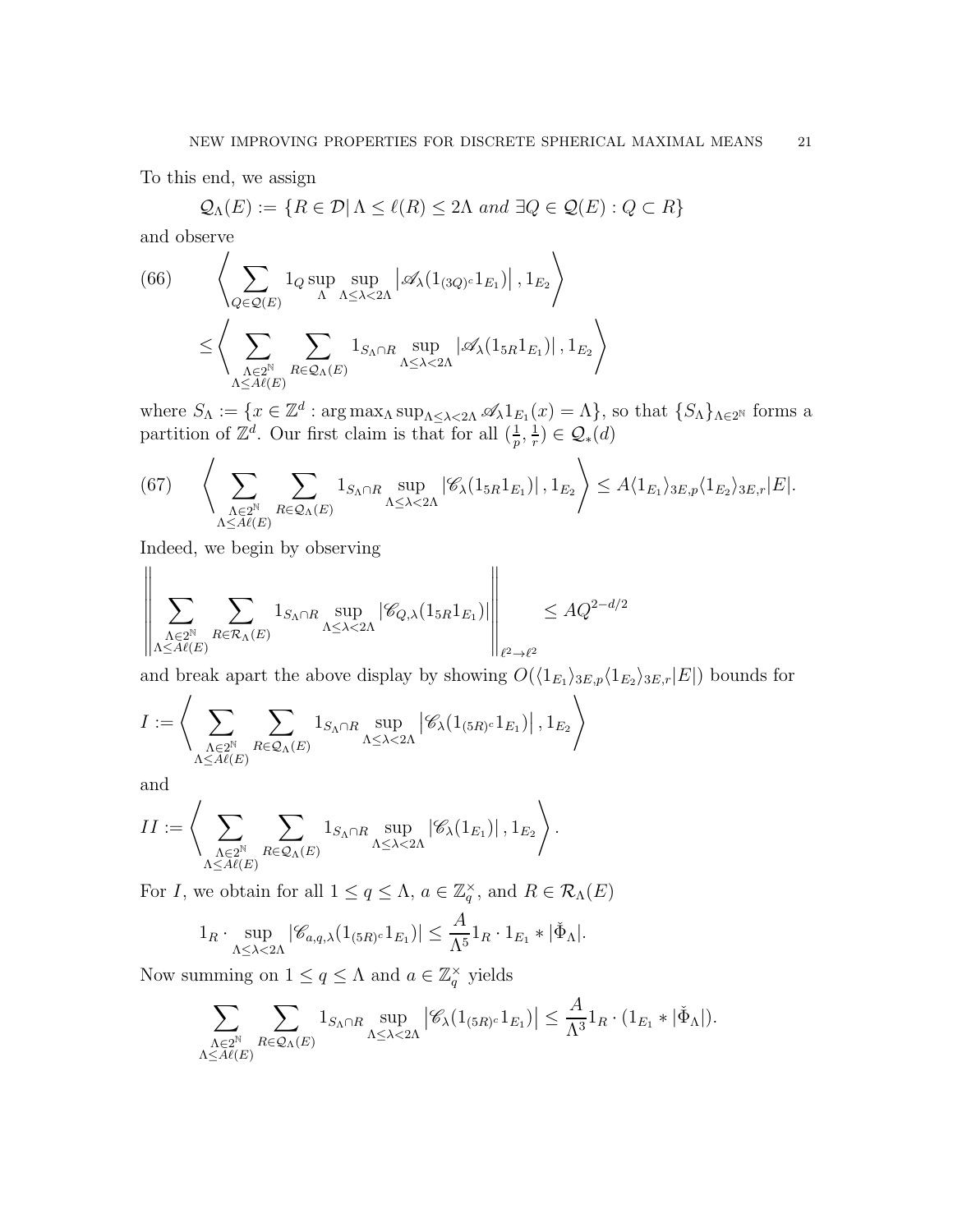But if  $R \in \mathcal{Q}_{\Lambda}(E)$ ,  $1_R \cdot (1_{E_1} * | \check{\Phi}_{\Lambda}|) \leq A \langle 1_{E_1} \rangle_{3E,1}$ . Therefore,

$$
I \leq A \sum_{\substack{\Lambda \in 2^{\mathbb{N}} \\ \Lambda \leq A(\mathbb{E})}} \frac{1}{\Lambda^3} \left\langle 1_{E_1} * |\check{\Phi}_{\Lambda}|, 1_{E_2} \right\rangle \leq A \langle 1_{E_1} \rangle_{3E,1} \langle 1_{E_2} \rangle_{3E,1} |E|,
$$

which is even stronger bound than those near  $\mathcal{S}_{d,3,*}$  and  $\mathcal{S}_{d,4,*}$ . Therefore, to conclude the proof of [\(67\)](#page-20-0), it suffices to obtain  $II \leq A \langle 1_{E_1} \rangle_{3E,p} \langle 1_{E_2} \rangle_{3E,r} |E|$ . To this end, we may observe from [\(19\)](#page-8-3) that

$$
\Bigg\langle\sum_{\substack{\Lambda\in 2^{\mathbb{N}}\\ \Lambda\leq A\ell(E)}}\sum_{R\in\mathcal{Q}_{\Lambda}(E)}1_{S_{\Lambda}\cap R}\sup_{\Lambda\leq\lambda<2\Lambda}|\mathscr{C}_{\lambda}1_{E_{1}}|\,,1_{E_{2}}\Bigg\rangle\leq AQ^{2-d/2}\langle 1_{E_{1}}\rangle_{3E,2}\langle 1_{E_{2}}\rangle_{3E,2}|E|.
$$

Hence, for [\(67\)](#page-20-0) we only need to prove for all  $(\frac{1}{p}, \frac{1}{r})$  $(\frac{1}{r}) \in \mathcal{T}(d)$  and  $\delta > 0$ 

$$
\Bigg\langle\sum_{\substack{\Lambda\in 2^{\mathbb{N}}\\ \Lambda\leq A\ell(E)}}\sum_{R\in\mathcal{Q}_{\Lambda}(E)}1_{S_{\Lambda}\cap R}\sup_{\Lambda\leq \lambda <2\Lambda}|\mathscr{C}_{Q,\lambda}1_{E_1}| \ , 1_{E_2}\Bigg\rangle\leq AQ^{1+\delta}\langle 1_{E_1}\rangle_{3E,p}\langle 1_{E_2}\rangle_{3E,r}|E|.
$$

To this end, we use estimate [\(21\)](#page-8-1) to majorize the left side of the above display by

$$
A\sum_{l\geq 0}\frac{Q^{1+\delta}}{2^{dl}}\left\langle\sum_{\substack{\Lambda\in 2^{\mathbb{N}}\\ \Lambda\leq A\ell(E)}}\sum_{R\in\mathcal{Q}_{\Lambda}(E)}\mathbf{1}_{S_{\Lambda}\cap R}\sup_{\Lambda\leq\lambda<2\Lambda}\left|\left(\mathbf{1}_{E_{1}}\ast d\sigma_{\lambda}\ast\left(|\check{\Phi}_{1}|+|\check{\Phi}_{2^{l}Q}|\right)\right)^{\frac{1}{1+\delta}}\right|,1_{E_{2}}\right\rangle.
$$

We now transfer to the continuous setting. To this end, we assign for every  $F \subset \mathbb{Z}^d$ the function  $\chi_F : \mathbb{R}^d \to \{0,1\}$  as follows:

$$
\chi_F(x) = 1
$$
 for  $x \in \bigcup_{n \in F} \prod_{j=1}^d [n_j - 1/2, n_j + 1/2]$   
 $\chi_F(x) = 0$  for  $x \notin \bigcup_{n \in F} \prod_{j=1}^d [n_j - 1/2, n_j + 1/2]$ 

and let  $\tilde{F} := supp(\chi_F)$ . It follows that

$$
\left\langle \sum_{\substack{\Lambda \in 2^{\mathbb{N}} \\ \Lambda \leq A\ell(E)}} \sum_{l \geq 0} \sum_{R \in \mathcal{Q}_{\Lambda}(E)} \frac{1_{S_{\Lambda}(E) \cap R}}{2^{dl}} \sup_{\Lambda \leq \lambda < 2\Lambda} \left| \left( 1_{E_1} * d\sigma_{\lambda} * (|\check{\Phi}_1| + |\check{\Phi}_{2^lQ}|) \right)^{\frac{1}{1+\delta}} \right|, 1_{E_2} \right\rangle_{\mathbb{Z}^d}
$$
\n
$$
\leq A \left\langle \sum_{\substack{\Lambda \in 2^{\mathbb{N}} \\ \Lambda \leq A\ell(E)}} \sum_{l \geq 0} \sum_{R \in \mathcal{Q}_{\Lambda}(E)} \frac{\chi_{S_{\Lambda} \cap R}}{2^{dl}} \sup_{\Lambda \leq \lambda < 2\Lambda} \left| \left( \chi_{E_1} * d\sigma_{\lambda} * (|\check{\Phi}_1| + |\check{\Phi}_{2^lQ}|) \right)^{\frac{1}{1+\delta}} \right|, \chi_{E_2} \right\rangle_{\mathbb{R}^d}.
$$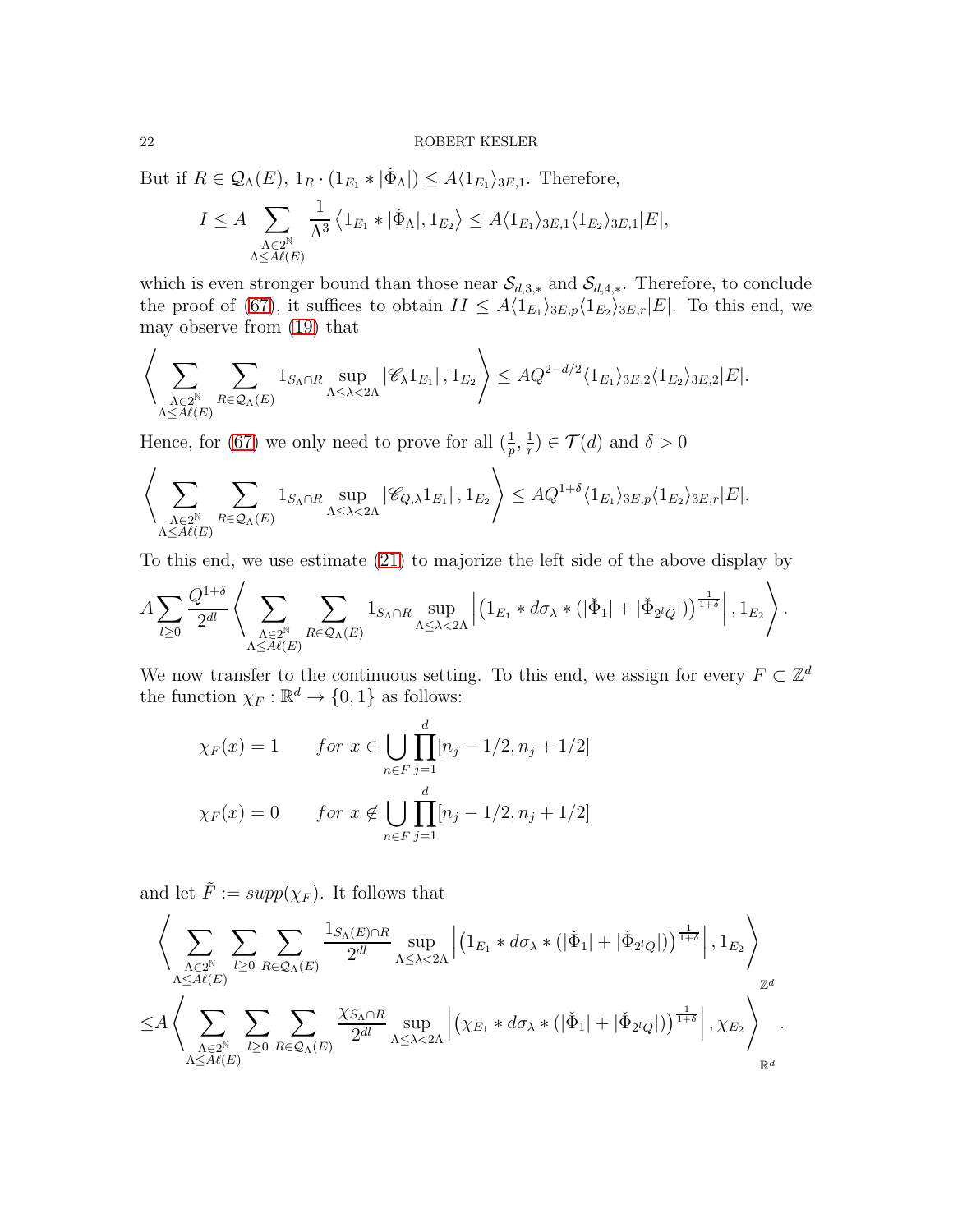The contribution to the lower level of the above display when  $l: 2^l > \frac{\Lambda}{Q}$  $rac{\Lambda}{Q}$  is easily handled via the observation that for every  $R \in \mathcal{Q}_{\Lambda}(E)$ 

$$
\chi_{S_{\Lambda}\cap R} \sup_{\Lambda \leq \lambda < 2\Lambda} \chi_{E_1} * d\sigma_\lambda * |\check{\Phi}_{2^lQ}| \leq A \chi_{S_{\Lambda}\cap R} \cdot (\chi_{E_1} * |\check{\Phi}_{2^lQ}|) \leq A \langle \chi_{E_1} \rangle_{3E,1},
$$

so that the upper bound in [\(68\)](#page-22-0) improves to  $A\langle \chi_{E_1} \rangle_{3E,1+\epsilon} \langle \chi_{E_2} \rangle_{3E,1}|E|$ , which is even better than required. Hence, it suffices to obtain

<span id="page-22-0"></span>(68) 
$$
\left\langle \sum_{\substack{\Lambda \in 2^{\mathbb{N}} \\ \Lambda \leq A(\ell) \\ \Lambda \geq 2^l Q}} \sum_{\substack{R \in \mathcal{Q}_{\Lambda}(E) \\ \Lambda \geq 2^l Q}} \chi_{S_{\Lambda} \cap R} \sup_{\Lambda \leq \lambda < 2\Lambda} \left| \left( \chi_{E_1} * d\sigma_{\lambda} * \left( |\check{\Phi}_1| + |\check{\Phi}_{2^l Q}| \right) \right)^{\frac{1}{1+\delta}} \right|, \chi_{E_2} \right\rangle_{\mathbb{R}^d}
$$
\n
$$
\leq A \langle \chi_{E_1} \rangle_{3E, p} \langle \chi_{E_2} \rangle_{3E, r} |E|
$$

uniformly in  $l \geq 0$  and for all  $(\frac{1}{p}, \frac{1}{r})$  $(\frac{1}{r}) \in \mathcal{T}(d)$ . To show [\(68\)](#page-22-0), we introduce a standard Littlewood-Paley decomposition  $\{P_{2^k}\}_{k\in\mathbb{Z}}$  where the frequency support of each  $P_{2^k}$ is inside  $[-2^{k+1}, -2^{k-1}] \bigcup [2^{k-1}, 2^{k+1}]$ . Set  $P_{< 2^l} = \sum_{k < l} P_{2^k}$ . Then we majorize the upper line of [\(68\)](#page-22-0) as

$$
\sum_{N\in 2^{\mathbb{N}}}\left\langle\sum_{\substack{\Lambda\in 2^{\mathbb{N}}\\ \Lambda\geq 2^{\mathbb{N}}Q}}\sum_{\substack{R\in \mathcal{Q}_{\Lambda}(E)\\ \Lambda\geq 2^{\mathbb{N}}Q}}\chi_{S_{\Lambda}(E)\cap R}\sup_{\Lambda\leq \lambda< 2\Lambda}\left|P_{N/\Lambda}(\chi_{E_1})\ast d\sigma_{\lambda}\ast\left(|\check{\Phi}_1|+|\check{\Phi}_{2^lQ}|\right)\right|^{\frac{1}{1+\delta}},\chi_{E_2}\right\rangle
$$
\n
$$
+\left\langle\sum_{\substack{\Lambda\in 2^{\mathbb{N}}\\ \Lambda\leq A\ell(E)\\ \Lambda\geq 2^lQ}}\sum_{R\in \mathcal{Q}_{\Lambda}(E)}\chi_{S_{\Lambda}(E)\cap R}\sup_{\Lambda\leq \lambda< 2\Lambda}\left|P_{<\frac{1}{\Lambda}}(\chi_{E_1})\ast d\sigma_{\lambda}\ast\left(|\check{\Phi}_1|+|\check{\Phi}_{2^lQ}|\right)\right|^{\frac{1}{1+\delta}},\chi_{E_2}\right\rangle
$$
\n
$$
=: \left[\sum_{N\in 2^{\mathbb{N}}}I_N\right]+II.
$$

For II, it is a simple matter to bound for  $\Lambda \geq 2^l Q$  and  $R \in \mathcal{Q}_{\Lambda}(E)$ 

$$
1_R \left| P_{\leq \frac{1}{\Lambda}}(\chi_{E_1}) * d\sigma_\lambda * (|\check{\Phi}_1| + |\check{\Phi}_{2^lQ}|) \right| \leq A1_R \cdot \chi_{E_1} * |\check{\Phi}_\Lambda| \leq A \langle \chi_{E_1} \rangle_{3E,1}
$$

in which case II is dominated by  $A(\chi_{E_1})_{3E,1+\epsilon}\langle \chi_{E_2}\rangle_{3E,1}|E|$ . To show [\(68\)](#page-22-0), it now suffices to prove that for all  $(\frac{1}{p}, \frac{1}{r})$  $\frac{1}{r}$ )  $\in \mathcal{T}(d)$  and  $N \in 2^{\mathbb{N}}$  there is  $\eta = \eta(d, p, r) > 0$  for which

 $I_N \leq A N^{-\eta} \langle \chi_{E_1} \rangle_{3E,p} \langle \chi_{E_2} \rangle_{3E,r} |E|.$ 

For this, we first observe for all  $R \in \mathcal{Q}_{\Lambda}(E)$  and  $2^l Q \leq \Lambda \leq A\ell(E)$  $1_R \cdot (\chi_{(5R)^c}(P_{N/\Lambda}(\chi_{E_1})) * d\sigma_\lambda * (\vert \check{\Phi}_1 \vert + \vert \check{\Phi}_{2^lQ} \vert) \leq A \cdot |P_{N/\Lambda} \chi_{E_1}| * |\check{\Phi}_\Lambda| \leq A \langle \chi_{E_1} \rangle_{3E,1}$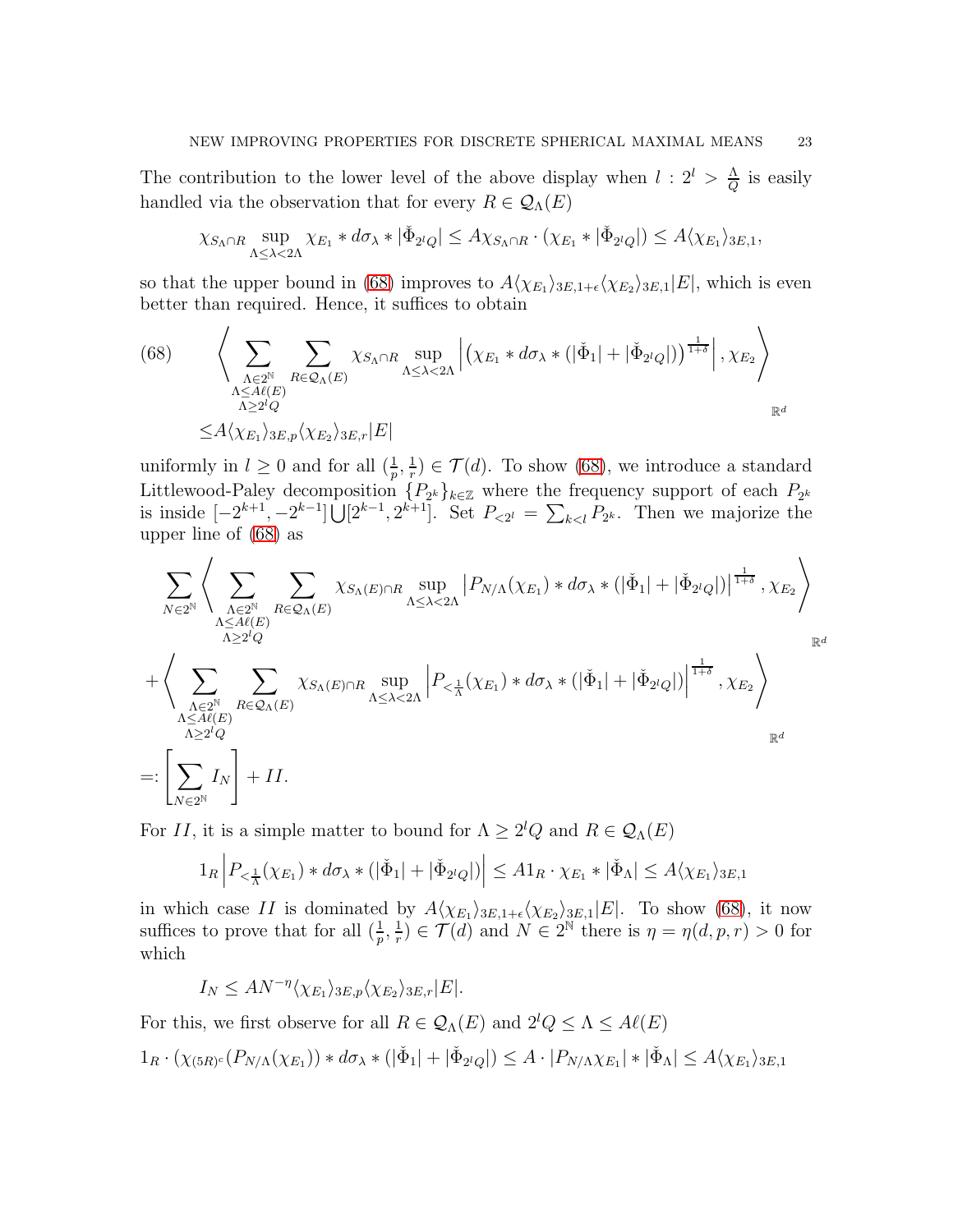so that

$$
\left\langle \sum_{\substack{\Lambda \in 2^{\mathbb{N}} \\ \Lambda \leq A\ell(E)}} \sum_{\substack{R \in \mathcal{Q}_{\Lambda}(E) \\ \Lambda \geq lQ}} \chi_{S_{\Lambda}(E) \cap R} \sup_{\Lambda \leq \lambda < 2\Lambda} \left| (\chi_{(5R)^c}(P_{N/\Lambda}(\chi_{E_1})) * d\sigma_\lambda * (\left| \check{\Phi}_1 \right| + \left| \check{\Phi}_{2^lQ} \right|) \right|^{\frac{1}{1+\delta}}, 1_{E_2} \right\rangle
$$
  
\$\leq A \langle \chi\_{E\_1} \rangle\_{3E, 1+\delta} \langle \chi\_{E\_2} \rangle\_{3E, 1} | E|.

Next, having handled the off-diagonal piece, we finish with the diagonal contribution. To this end, we observe from the decay of  $\widehat{d\sigma}_{\lambda}$  that for all  $\Lambda$  and  $R \in \mathcal{Q}_{\Lambda}(E)$ 

$$
\left\langle \sup_{\Lambda \leq \lambda < 2\Lambda} \left| (\chi_{5R}(P_{N/\Lambda}(\chi_{E_1})) * d\sigma_\lambda * (|\check{\Phi}_1| + |\check{\Phi}_{2^lQ}|) \right|^{\frac{1}{1+\delta}} \right\rangle_{R,2(1+\delta)}
$$
\n
$$
\leq A N^{\frac{1-d/2}{1+\sigma(\delta)}} \langle P_{N/\Lambda} \chi_{E_1} \rangle_{3R,2(1+\delta)}
$$

where  $\sigma(\delta) \to 0$  as  $\delta \to 0$ . Moreover, by Theorem [1,](#page-1-0) it follows that for any  $(\frac{1}{p}, \frac{1}{r})$  $(\frac{1}{r}) \in$  $\mathcal{T}(d), R \in \mathcal{Q}_{\Lambda}(E)$  and  $\delta > 0$ 

$$
\left\langle \sup_{\Lambda \leq \lambda < 2\Lambda} \left| (\chi_{5R} P_{N/\Lambda}(\chi_{E_1})) * d\sigma_\lambda * \left( |\check{\Phi}_1| + |\check{\Phi}_{2^lQ}| \right) \right|^{1/(1+\delta)} \right\rangle_{5R, p(1+\delta)}
$$
\n
$$
\leq A \langle P_{N/\Lambda} \chi_{E_1} \rangle_{R, r(1+\delta)}.
$$

Therefore, for all  $(\frac{1}{p}, \frac{1}{r})$  $(\frac{1}{r}) \in \mathcal{T}(d)$  there is  $\eta = \eta(d, p, r) > 0$  so that

$$
\left\langle \sup_{\Lambda \leq \lambda < 2\Lambda} \left| (\chi_{5R}(P_{N/\Lambda}(\chi_{E_1})) * d\sigma_\lambda * (\left| \check{\Phi}_1 \right| + \left| \check{\Phi}_{2^lQ} \right|) \right|^{1/(1+\delta)}, \chi_{S_\Lambda(E) \cap E_2} \right\rangle_{\mathbb{R}^d}
$$
\n
$$
\leq A N^{-\eta} \langle P_{N/\Lambda} \chi_{E_1} \rangle_{5R,p} \langle \chi_{S_\Lambda(E) \cap E_2} \rangle_{R,r} |R|.
$$

To show estimate [\(68\)](#page-22-0), it suffices to obtain for all  $(\frac{1}{p}, \frac{1}{r})$  $(\frac{1}{r}) \in \mathcal{T}(d)$  and  $\delta > 0$ 

$$
\sum_{\substack{\Lambda \in 2^{\mathbb{N}} \\ \Lambda \leq A\ell(E)}} \sum_{R \in \mathcal{Q}_{\Lambda}(E)} \langle P_{N/\Lambda} \chi_{E_1} \rangle_{5R,p} \langle \chi_{S_{\Lambda}(E) \cap E_2} \rangle_{R,r} |R| \leq A \langle \chi_{E_1} \rangle_{3E,p(1+\delta)} \langle \chi_{E_2} \rangle_{3E,r(1+\delta)} |E|.
$$

But, letting  $\mathbb{R}(E) := \bigcup_{\Lambda} \bigcup_{\mathcal{Q}_{\Lambda}(E)} \{R\}$ , we note that  $|\mathbb{R}(E)| \leq A|E|$  and the left side of the above display is majorized for every  $\delta > 0$  by

$$
\int_{\mathbb{R}(E)} \sum_{\Lambda \le N} M_p^{\mathcal{Q}(E)} (P_{N/\Lambda} \chi_{E_1})(x) M_r^{\mathcal{Q}(E)}(\chi_{S_{\Lambda} \cap E_2})(x) dx
$$
\n
$$
\le \int_{\mathbb{R}(E)} \left( \sum_{\Lambda \le N} \left| M_p^{\mathcal{Q}(E)} (P_{N/\Lambda} \chi_{E_1})(x) \right|^2 \right)^{1/2} \left( \sum_{\Lambda \ge N} |M_r^{\mathcal{Q}(E)} (\chi_{S_{\Lambda} \cap E_2})(x) |^2 \right)^{1/2} dx
$$
\n
$$
\le A \langle \chi_{E_1} \rangle_{3E, p(1+\delta)} \langle \chi_{E_2} \rangle_{3E, r(1+\delta)} |E|
$$